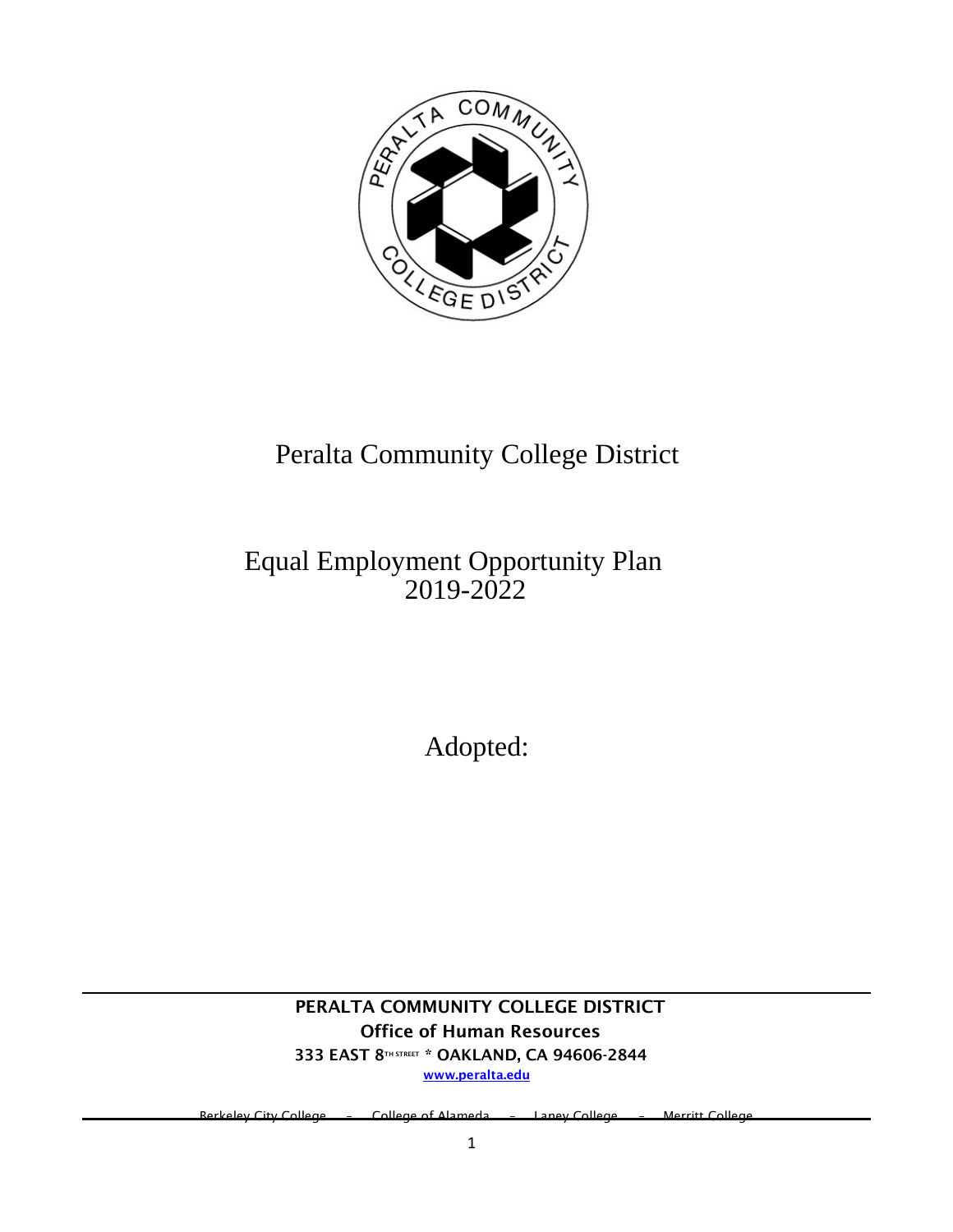#### Plan Components

- II. Definitions
- III. Policy Statement
- IV. Delegation of Responsibility, Authority and Compliance
- V. Advisory Committee
- VI. Complaints
- VII. Notification to District Employees
- VIII. Training for Screening/Selection Committees
- IX. Annual Written Notice to Community Organizations
- X. Analysis of District Workforce and Applicant Pool
- XI. Analysis of Degree of Underrepresentation and Significant Underrepresentation
- XII. Methods to Address Underrepresentation
- XIII. Additional Steps to Remedy Significant Underrepresentation
- XIV. Other Measures Necessary to Further Equal Employment Opportunity
- XV. Persons with Disabilities: Accommodations and Goals for Hiring
- XVI. Graduate Assumption Program of Loans for Education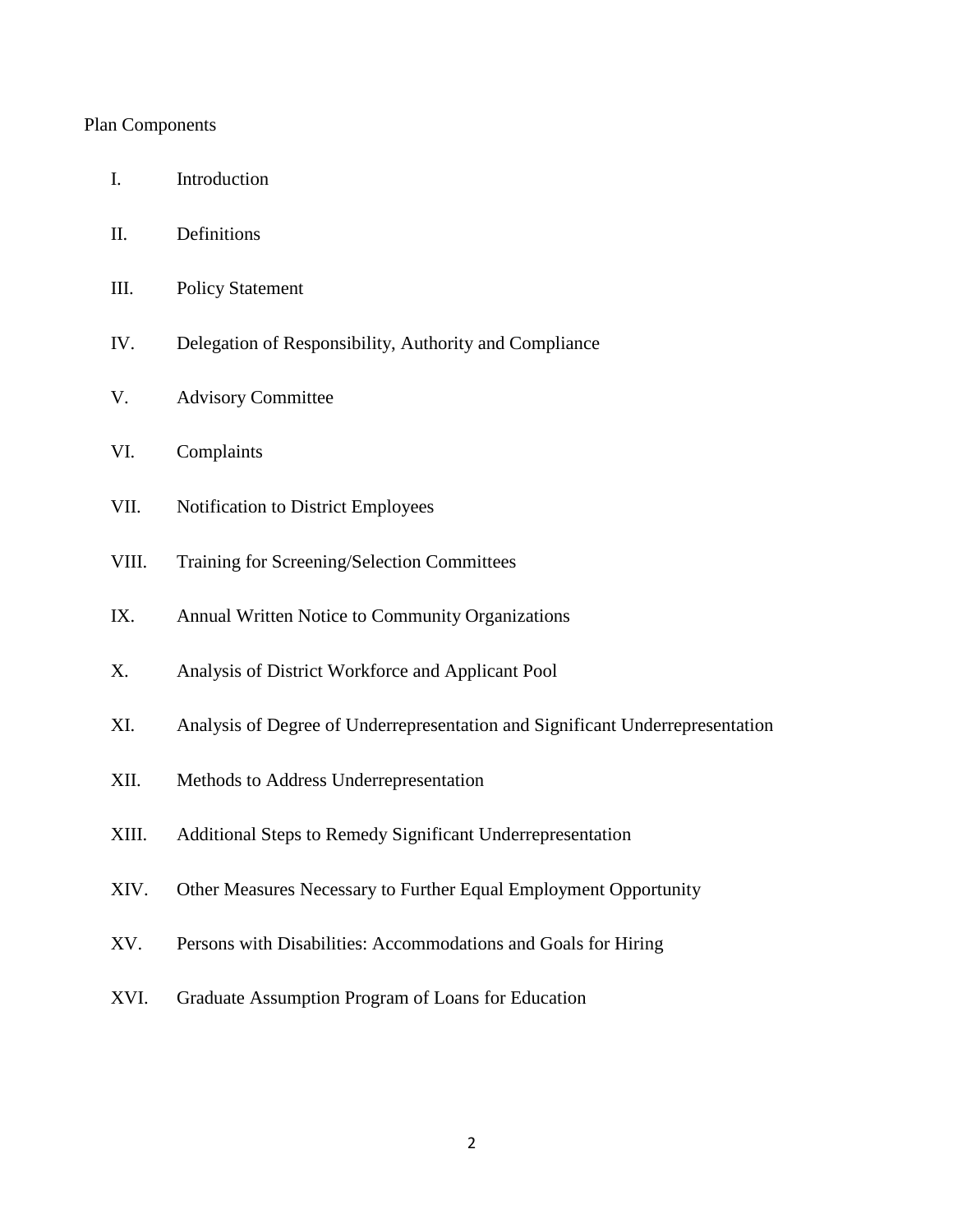#### **I. Introduction\_\_\_\_\_\_\_\_\_\_\_\_\_\_\_\_\_\_\_\_\_\_\_\_\_\_\_\_\_\_\_\_\_\_\_\_\_\_\_\_\_\_\_\_\_\_\_\_\_\_\_\_**

1

The Peralta Community College District's (PCCD) Equal Employment Opportunity Plan (EEO Plan) addresses the requirements of Education Code section 87106(b) for compliance with the Board of Governors' regulations on equal employment opportunity hiring, applicable state and federal nondiscrimination statutes (Title VII Civil Rights Acts of 1964, Rehabilitation Act of 1973, etc…), and for guidance in improving the equality of opportunity at PCCD. The principle of equal employment opportunity applies to all aspects of the employment relationship and includes, but is not limited to, initial consideration for employment, evaluation of performance, promotion and advancement, compensation, access to training and other professional-development opportunities.

PCCD's EEO Plan was adopted by the Board of Trustees on June 14, 2016. The current plan has been updated as required by the State Chancellor's Office for the years 2019-2022. The EEO Plan reflects the District's commitment to equal employment opportunity where all qualified individuals have a full and fair opportunity to compete for hiring and promotion and to enjoy the benefits of employment with the district. It is the District's belief that taking active and vigorous steps to ensure equal employment opportunity and creating a working and academic environment which is welcoming to all, will foster diversity, promote excellence and provide a positive student learning experience. This plan has built on the strong work of previous years and expanded on best practices.

Equal employment opportunity should exist at all levels and in all job categories listed in section 53004(a) of title 5. Ensuring equal employment opportunity also involves creating an environment that fosters cooperation, acceptance, democracy, and free expression of ideas and that is welcoming to all individuals. This EEO Plan is a written document in which workforce is analyzed and specific plans and procedures are set forth for ensuring equal employment opportunity. Although this is the adopted plan Peralta Community College District continuously seeks new opportunities to promote diversity and inclusion. If during the plan year it is discovered that there are new or better was to achieve our goals, we stand ready, willing and able to adapt to the changing times.

Through an educational experience in an inclusive environment, our students will be better prepared to work and live in an increasingly global society. The EEO Plan's immediate focus is equal employment opportunity in recruitment and hiring policies and practices pursuant to the applicable title 5 regulations (section 53000 et. seq.) and the steps the District shall take in the event of underrepresentation of monitored groups. The EEO Plan also includes the requirements for a complaint procedure for noncompliance with the title 5 provisions relating to equal employment opportunity programs; complaint procedures in instances of unlawful discrimination; establishment of an Equal Employment Opportunity Advisory Committee; methods to support equal employment opportunity and an environment which is welcoming to all1; and procedures for dissemination of the EEO Plan. To properly serve a growing diverse population, the District will endeavor to hire and retain diverse faculty and staff who are sensitive to and knowledgeable of the needs of the continually changing student body it serves.

Diversity and equal employment opportunity are related but separate concepts. An environment that promotes principles of diversity simultaneously promotes an accepting environment for implementation of equal employment opportunity. Because of the interrelationship of diversity and EEO, Plan Component 14 is dedicated to diversity programs and projects as a way to further EEO efforts.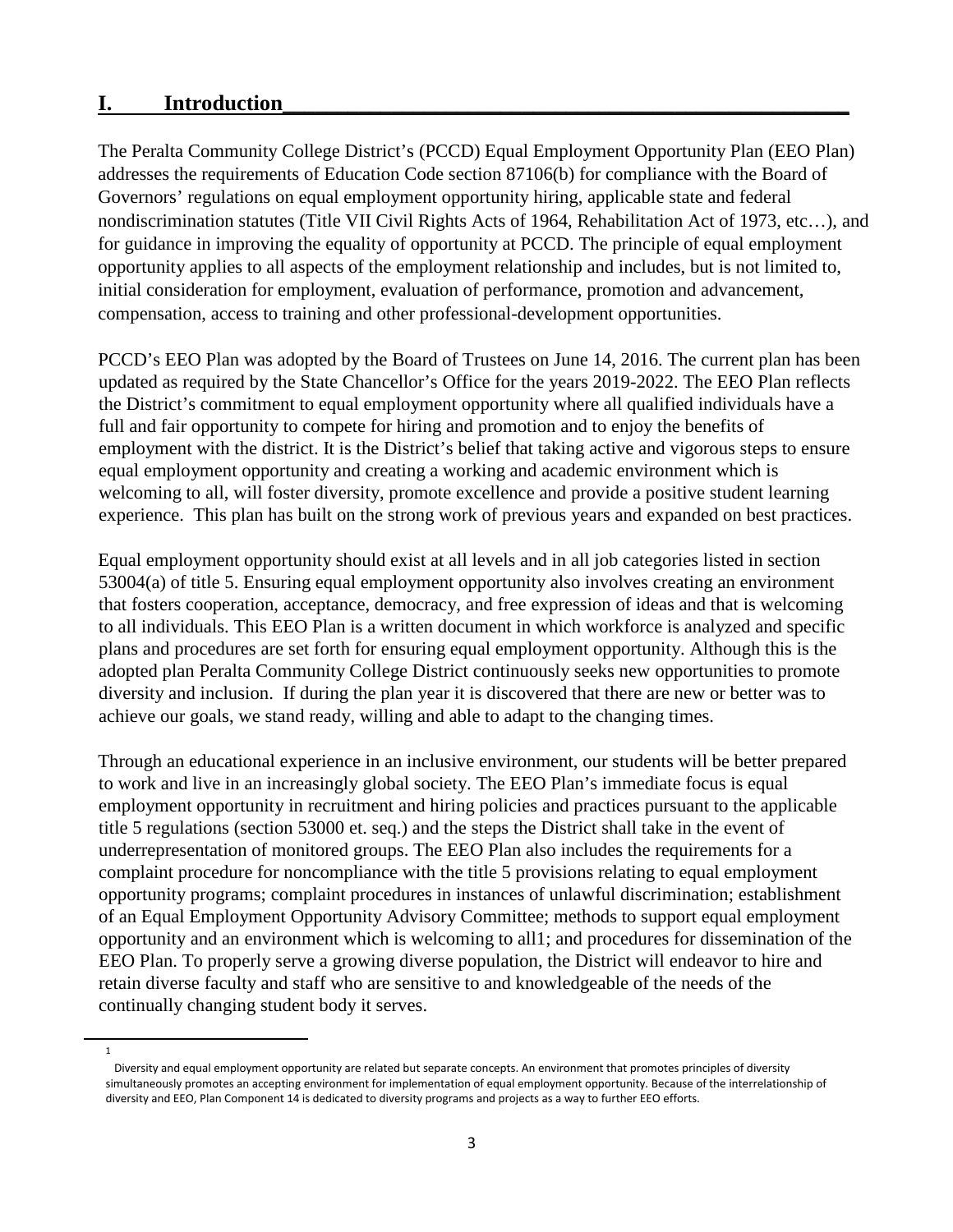## **II.** Plan Component 2: Definitions

#### A. Guidelines

The District uses the following definitions to provide clarification and understanding of specific terms used to help define EEO vocabulary. The definitions are taken from title 5, section 53001. The definition of "diversity" is not in Title 5, but it encompasses important considerations of inclusion that appear throughout the District's Plan.

#### B. Definitions

- a) Adverse Impact: a statistical measure (such as those outlined in the EEO Commission's Uniform Guidelines on Employee Selection Procedures) that is applied to the effects of a selection procedure and demonstrates a disproportionate negative impact on any group defined in terms of ethnic group identification, gender, or disability. A disparity identified in a given selection process will not be considered to constitute adverse impact if the numbers involved are too small to permit a meaningful comparison.
- b) Business Necessity: circumstances which justify an exception to the requirements of section 53021(b)(1) because compliance with that section would result in substantial additional financial cost to the district or pose a significant threat to human life or safety. Business necessity requires greater financial cost than mere business convenience. Business necessity does not exist where there is an alternative that will serve business needs equally well.
- c) Diversity: means a condition of broad inclusion in an employment environment that offers equality and respect for all persons. A diverse educational community recognizes the educational benefits that flow from employee populations that are varied by race, gender, disability status, belief, age, national origin, cultural background, life experience and other enriching characteristics.
- d) Equal Employment Opportunity: means that all qualified individuals have a full and fair opportunity to compete for hiring and promotion and to enjoy the benefits of employment with the district. Equal employment opportunity should exist at all levels and in all job categories listed in section 53004(a). Ensuring equal employment opportunity also involves creating an environment that fosters cooperation, acceptance, democracy, and free expression of ideas and that is welcoming to men and women, persons with disabilities, and individuals from all ethnic and other groups protected from discrimination by title 5, section 53000 et seq.
- e) Equal Employment Opportunity Plan: a written document in which a district's workforce is analyzed and specific plans and procedures are set forth for ensuring equal employment opportunity.
- f) Equal Employment Opportunity Programs: all the various methods by which equal employment opportunity is ensured. Such methods include, but are not limited to, using nondiscriminatory employment practices, actively recruiting, monitoring and taking additional steps consistent with the requirements of section 53006.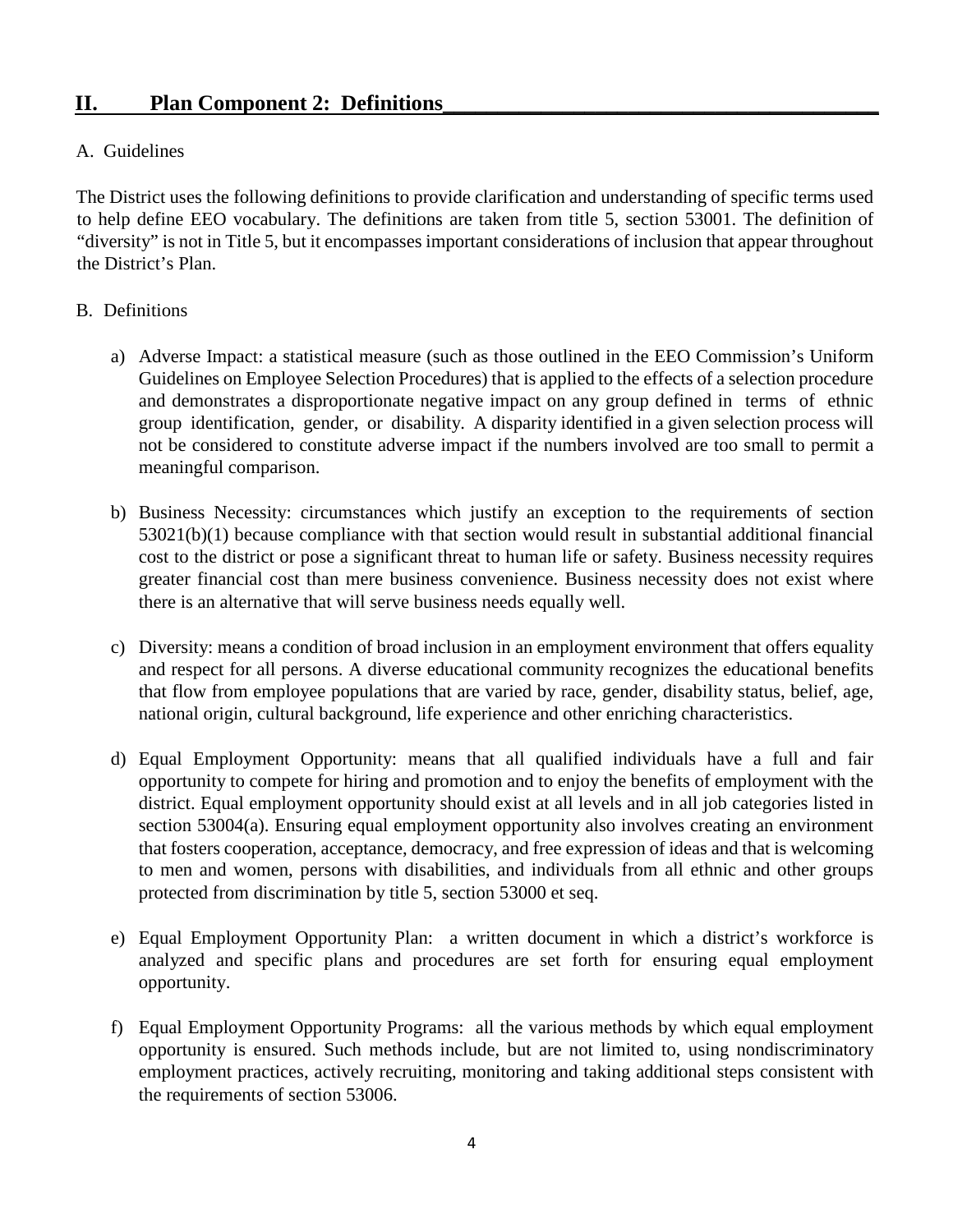g) *(1) Ethnic Minorities:* American Indians or Alaskan natives, Asians or Pacific Islanders, Blacks/African-Americans, and Hispanics/Latinos.

*(2) Ethnic Group Identification:* means an individual's identification in one or more of the ethnic groups reported to the Chancellor pursuant to section 53004. These groups shall be more specifically defined by the Chancellor consistent with state and federal law.

- h) *Goals for Persons with Disabilities:* a statement that the district will strive to attract and hire additional qualified persons with a disability in order to achieve the level of projected representation for that group by a target date established by taking into account the expected turnover in the workforce and the availability of persons with disabilities who are qualified to perform a particular job. Goals are not "quotas" or rigid proportions.
- i) *In-house or Promotional Only Hiring:* means that only existing district employees are allowed to apply for a position.
- j) *Monitored Group:* means those groups identified in section 53004(b) for which monitoring and reporting is required pursuant to section 53004(a). (Monitored groups are men, women, American Indians/Alaskan Natives, Asians or Pacific Islanders, Blacks/African-Americans, Hispanics/Latinos, Caucasians, and persons with disabilities.)
- k) *Person with a Disability:* any person who (1) has a physical or mental impairment as defined in Government Code, section 12926 which limits one or more of such person's major life activities, (2) has a record of such an impairment, or (3) is regarded as having such an impairment. A person with a disability is "limited" if the condition makes the achievement of the major life activity difficult.
- l) *Projected Representation:* the percentage of persons from a monitored group determined by the Chancellor to be available and qualified to perform the work in question.
- m) *Reasonable Accommodation:* the efforts made on the part of the district to remove artificial or real barriers, which prevent or limit the employment and upward mobility of persons with disabilities. "Reasonable accommodations" may include the items designated in section 53025.
- n) *Screening or Selection Procedures:* any measure, combination of measures, or procedures used as a basis for any employment decision. Selection procedures include the full range of assessment techniques, including but not limited to traditional paper and pencil tests, performance tests, and physical, educational, and work experience requirements, interviews, and review of application forms.
- o) *Significantly Underrepresented Group:* any monitored group for which the percentage of persons from that group employed by the district in any job category listed in section 53004(a) is below eighty percent (80%) of the projected representation for that group in the job category in question.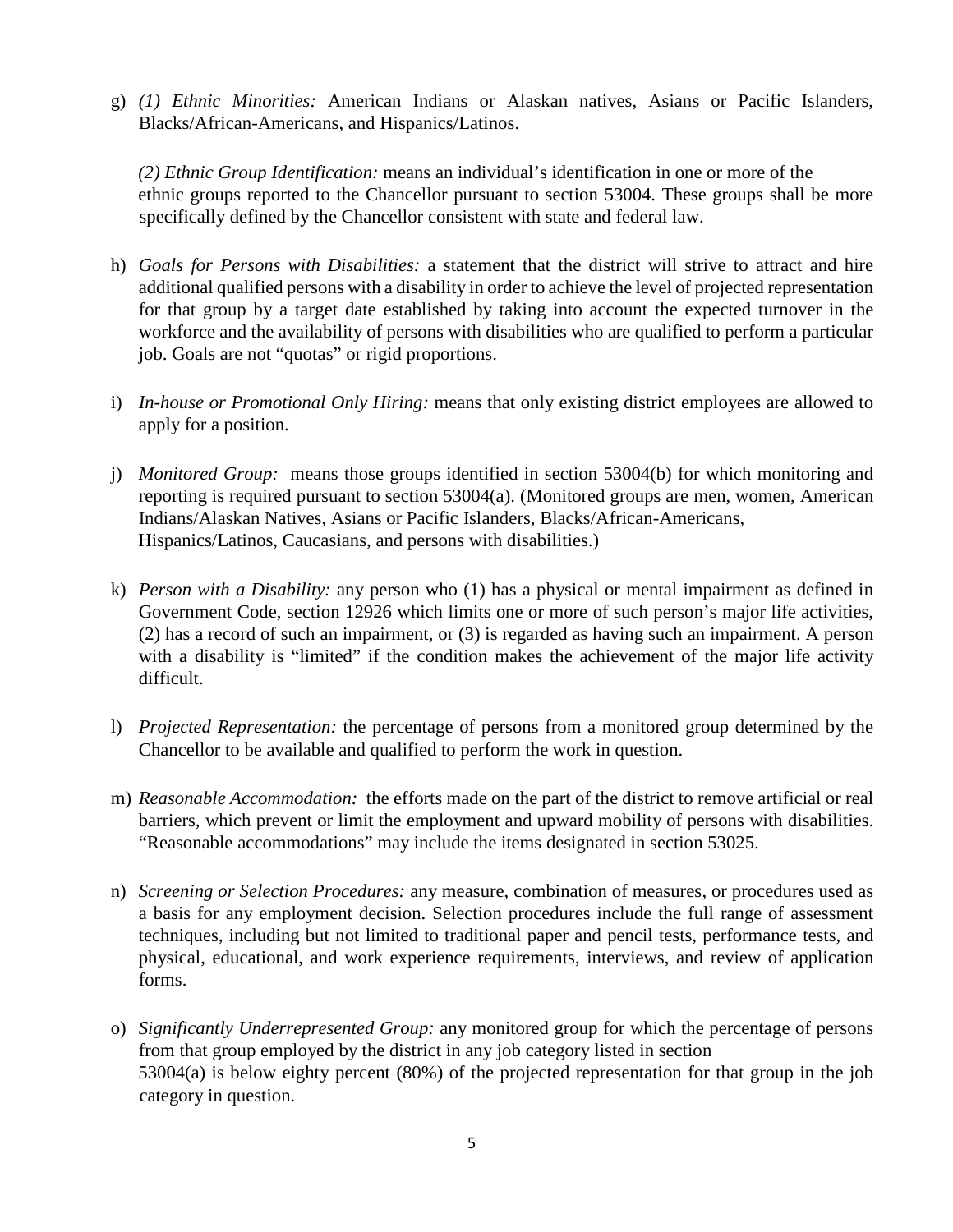- p) *Target Date:* a point in time by which the district plans to meet an established goal for persons with disabilities and thereby achieve projected representation in a particular job category.
- q) *Timetable:* a set of specific annual hiring objectives that will lead to meeting a goal for persons with a disability by a projected target date.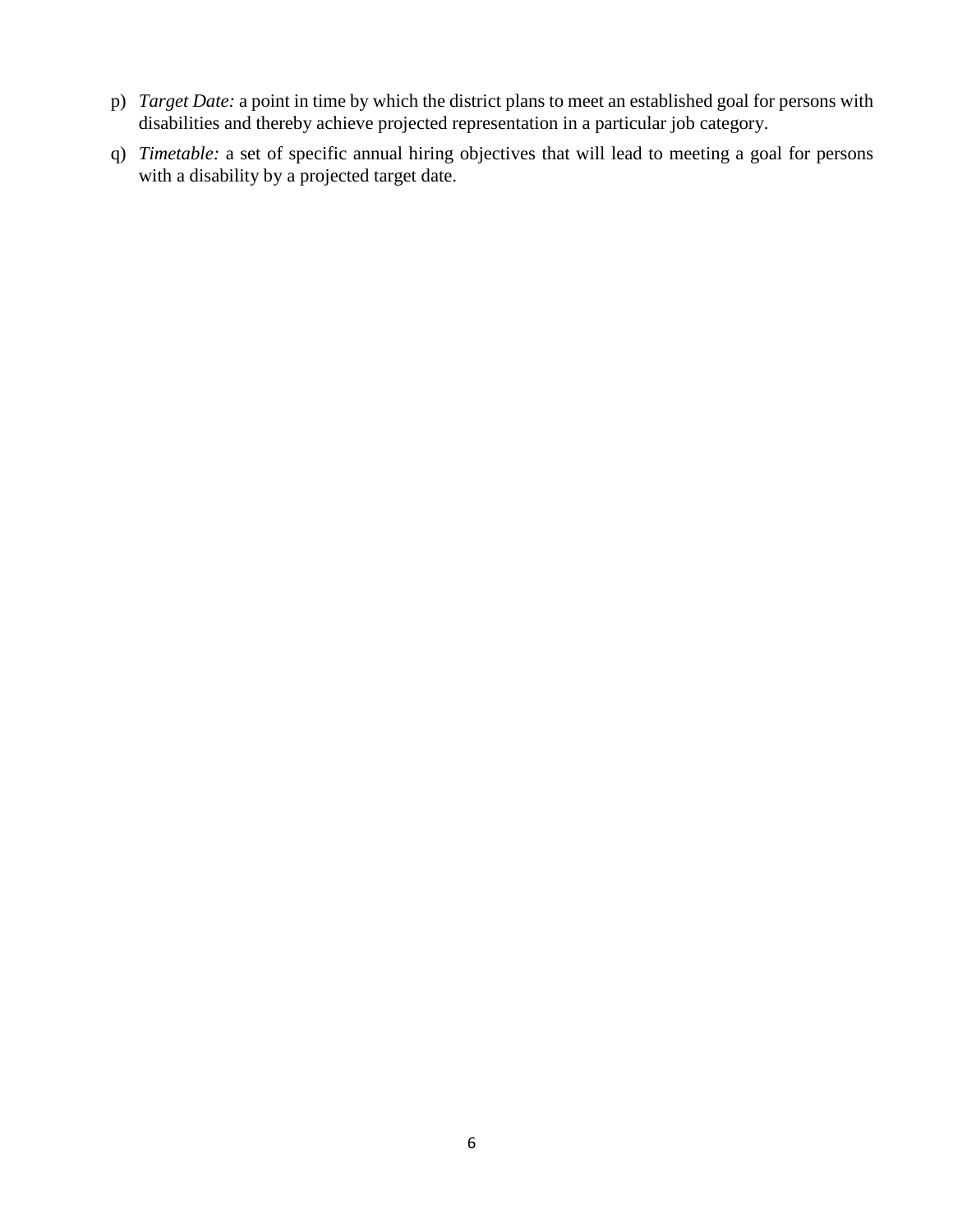## **III.** Plan Component 3: Policy Statement

The District is committed to the principles of equal employment opportunity and will implement a comprehensive program to put those principles into practice. It is the District's policy to ensure that all qualified applicants for employment and employees have full and equal access to employment opportunity, and are not subjected to discrimination in any program or activity of the district on the basis of ethnic group identification, race, color, national origin, religion, age, sex, physical disability, mental disability, ancestry, sexual orientation, language, accent, citizenship status, transgender status, parental status, marital status, economic status, veteran status, medical condition, or on the basis of these perceived characteristics, or based on association with a person or group with one or more of these actual or perceived characteristics. The District will strive to achieve a workforce that is welcoming to men, women, persons with disabilities and individuals from all ethnic and other groups to ensure the district provides an inclusive educational and employment environment. Such an environment fosters cooperation, acceptance, democracy and free expression of ideas. This EEO Plan will be maintained to ensure the implementation of equal employment opportunity principles that conform to federal and state laws.

The District's Board Policy 3420 (Equal Employment Opportunity) states that, "The Chancellor shall develop, for review and adoption by the Board, a plan for equal employment opportunity that complies with the Education Code and Title 5 requirements as from time to time modified or clarified by judicial interpretation."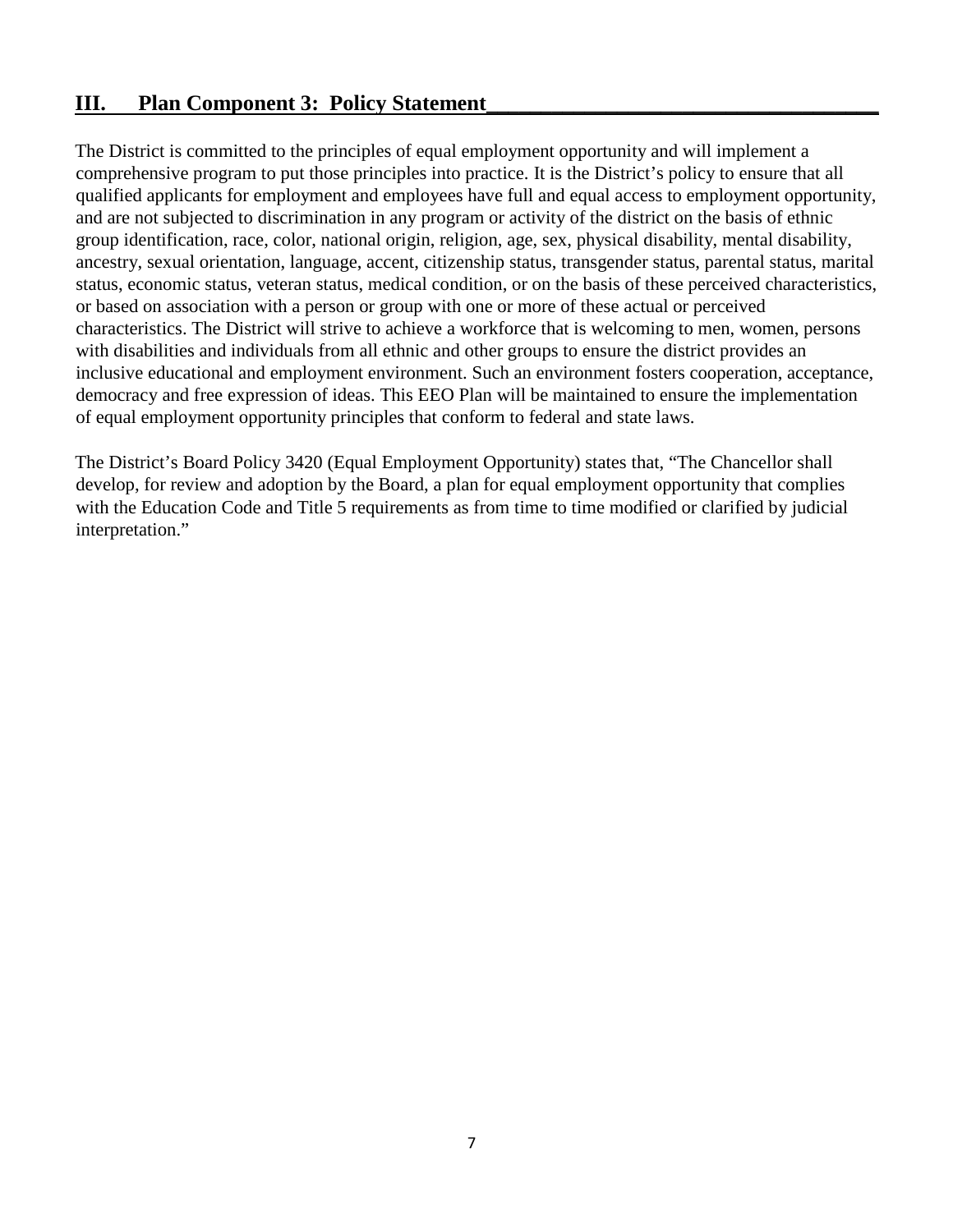## **IV. Plan Component 4: Delegation of Responsibility, Authority and Compliance\_\_\_**

It is the goal of the Peralta Community College District that all employees promote and support equal employment opportunity because equal employment opportunity requires a commitment and a contribution from every segment of the district. The general responsibilities for the prompt and effective implementation of this Plan are set forth below.

#### 1. **Board of Trustees**

The Board of Trustees is ultimately responsible for proper implementation of the District's Plan at all levels of district and college operation, and for sustaining equal employment opportunity as described by methods in the Plan.

#### 2. **Chancellor**

The Board of Trustees delegates to the Chancellor the responsibility for the ongoing implementation, review and recommending approval of the Plan and for providing leadership in supporting the district's equal employment opportunity policies and procedures. The Chancellor shall advise the governing board concerning statewide policy emanating from the Board of Governors of the California Community Colleges and direct the publication of an annual report to the Board on Plan implementation. The Chancellor shall evaluate the performance of all administrative staff who report directly to him/her on their ability to follow and implement the Plan.

#### 3. **Equal Employment Opportunity Officer**

The Vice Chancellor for Human Resources and Employee Relations has been designated the Equal Employment Opportunity Officer who is responsible for the day-to-day implementation of the Plan. If the designation of the EEO Officer changes before this Plan is next revised, the district will notify employees and applicants for employment of the new designee. The EEO Officer is responsible for administering, implementing and monitoring the Plan and for assuring compliance with the requirements of title 5, sections 53000 et seq. The EEO Officer is also responsible for receiving and investigating complaints described in Plan Component 6 and for ensuring that applicant pools and selection procedures are properly monitored.

Examples of Other Activities the EEO Officer might engage:

- Develop a Service Award Program for outstanding equal opportunity efforts;
- Conduct open forums to create opportunities for campus citizens to voice concerns, opinions, and achievements;
- Conduct regular "brown bag" information sessions on equal opportunity issues

#### 4. **Equal Employment Opportunity Advisory Committee**

The District will continue to actively encourage positive change and updates to enhance the diversity programs through the Equal Employment Opportunity Advisory Committee. The EEO Advisory Committee will act as an advisory body to the Equal Employment Opportunity Officer and the district as a whole to promote understanding and support of equal employment opportunity policies and procedures. The Equal Employment Opportunity Advisory Committee shall assist in the implementation of the Plan in conformance with state and federal regulations and guidelines, monitor equal employment opportunity progress, and provide suggestions for Plan revisions as appropriate.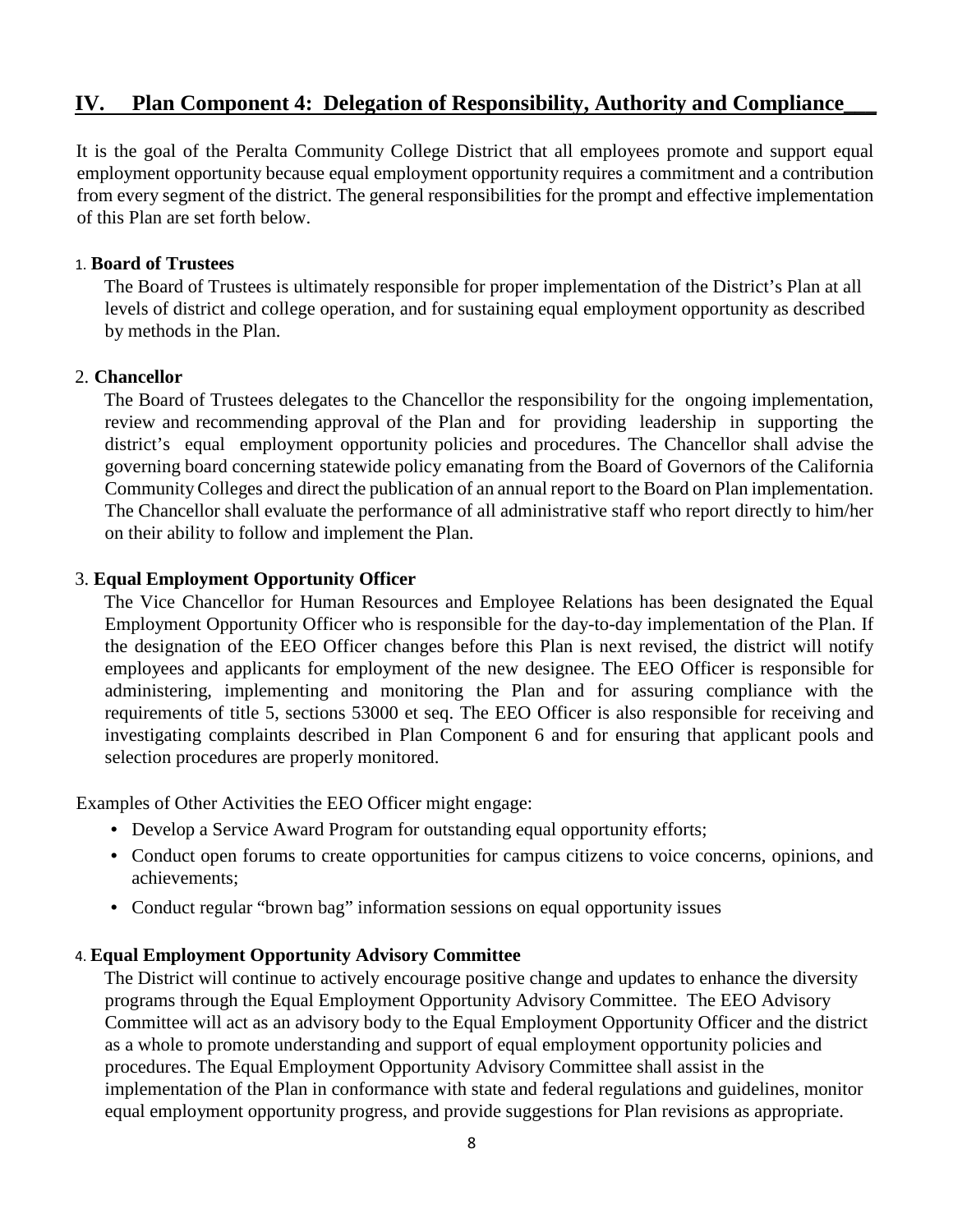#### 5. **Agents of the District**

Any organization or individual, whether or not an employee of the District, who acts on behalf of the governing board with regard to the recruitment and screening of personnel, is an agent of the District and is subject to all the requirements of this Plan.

#### 6. **Good Faith Effort**

The district shall make a continuous good faith effort to comply with all the requirements of its Plan.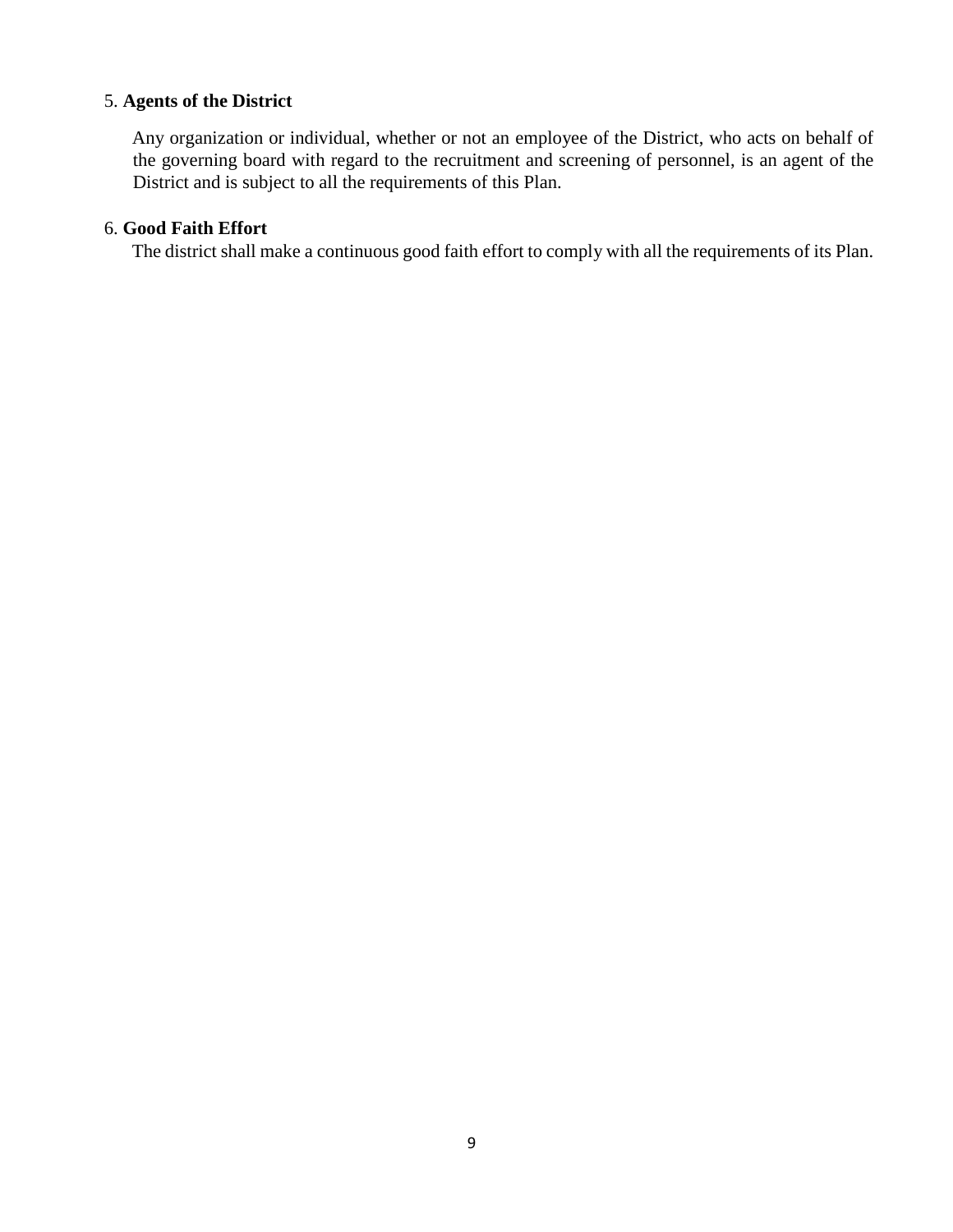# **V.** Plan Component 5: Advisory Committee

The District has established an Equal Employment Opportunity Advisory Committee to assist the District in monitoring and updating its Plan. The committee may also assist in promoting an understanding and support of equal opportunity and nondiscrimination policies and procedures. The committee may sponsor events or other activities that promote equal employment opportunity, nondiscrimination, retention and diversity. The EEO Officer shall train the advisory committee on equal employment compliance and the Plan itself. The committee shall include a diverse membership whenever possible. A substantial good faith effort to maintain a diverse membership is expected. If the district has been unable to meet this requirement, it will document that efforts were made to recruit advisory committee members who are members of monitored groups.

Moreover, it is the purpose of the District's Equal Employment Opportunity Advisory Committee to advise, assist, and make recommendations to the Vice Chancellor for Human Resources and Employee Relations, for the development and implementation of effective District-wide equal employment, staff diversity and disability access programs. Moreover, each member of the District's Equal Employment Opportunity Advisory Committee shall understand and promote a District-wide commitment to the achievement of staff diversity and equal employment opportunities.

The Advisory Committee composition shall include the following representatives when possible:

One (1) Student – Appointed by Peralta Student Council Two (2) DAS Faculty Appointments One (1) PFT Faculty Appointment Two (2) Administrators appointed by the Chancellor or designee Two (2) Classified Senate/Confidential Appointments One (1) Joint Union Appointment (SEIU/Local 39) One (1) DSPS Coordinator

The Equal Employment Opportunity Advisory Committee shall hold a minimum of three (3) meetings per fiscal year, with additional meetings if needed to review EEO and diversity efforts, programs, and policies. The committee will issue an annual report to forward recommendations and report on the status of any projects. The committee is charged with:

- 1. Reviewing the programs of the District as they relate to equal opportunity areas;
- 2. Recommending administrative measures to improve the District's performance; and
- 3. Fostering awareness of equal opportunity issues.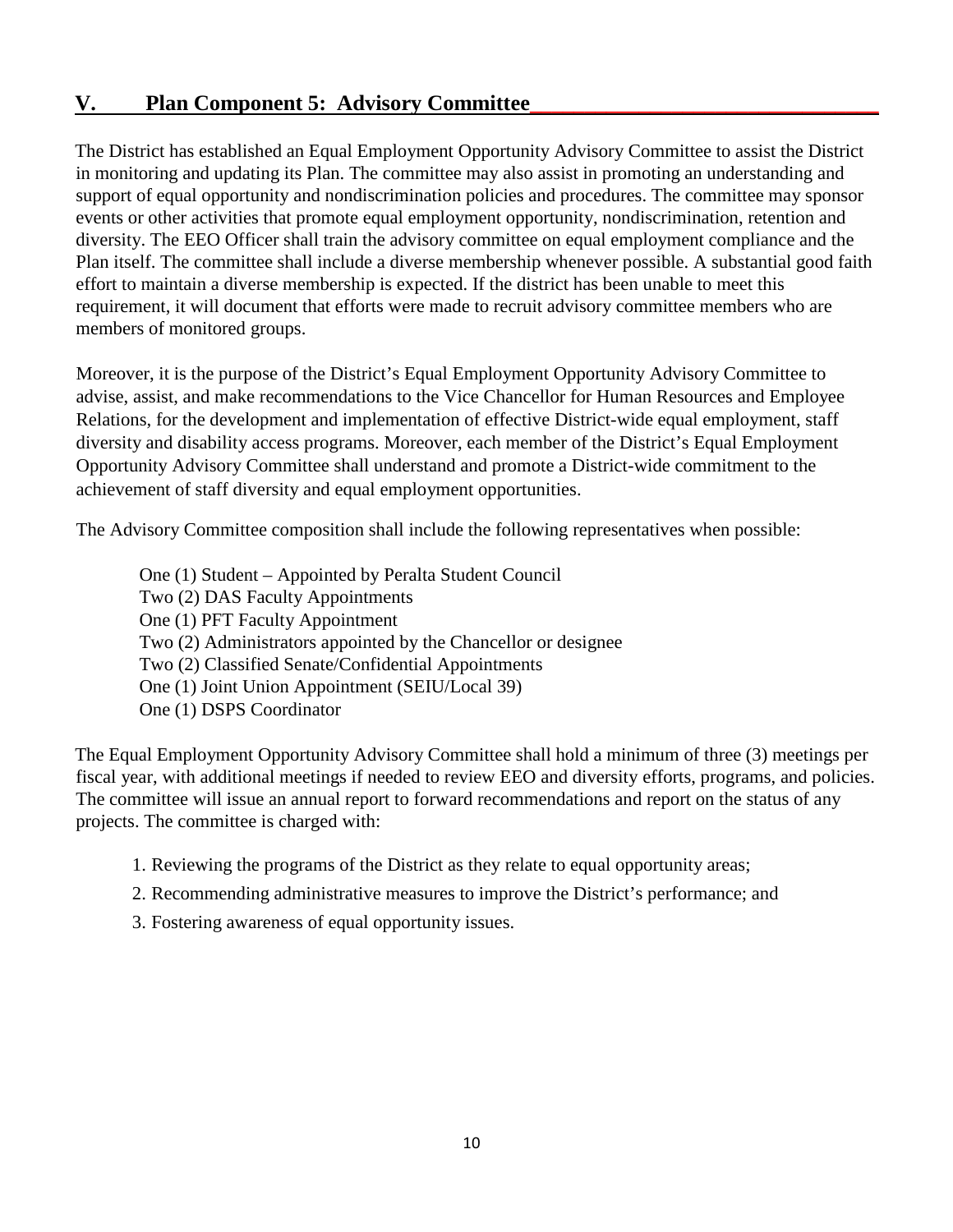## **VI.** Plan Component 6: Complaints

- 1. Complaints Alleging Violation of the Equal Employment Opportunity Regulations (Section 53026). The district has established the following process permitting any person to file a complaint alleging that the requirements of the equal employment opportunity regulations have been violated. Any person who believes that the equal employment opportunity regulations have been violated may file a written complaint describing in detail the alleged violation. All complaints shall be signed and dated by the complainant and shall contain, to the best of the complainant's ability, the names of the individuals involved, the date(s) of the event(s) at issue, and a detailed description of the actions constituting the alleged violation. Complaints involving current hiring processes must be filed as soon as possible after the occurrence of an alleged violation and not later than sixty (60) days after such occurrence unless the complainant can verify a compelling reason for the District to waive the sixty (60) day limitation.
- 2. Complaints alleging violations of the Plan that do not involve current hiring processes must be filed as soon as possible after the occurrence of an alleged violation and not later than ninety (90) days after such occurrence e unless the violation is ongoing. A complainant may not appeal the district's determination pursuant to section 53026 to the California Community Colleges State Chancellor's Office, but under some circumstances, violations of the equal opportunity regulations in title 5 may constitute a violation of a minimum condition for receipt of state aid. In such a case, a complaint can be filed with the Chancellor's Office, but the complainant will be required to demonstrate that he/she made previous reasonable, but unsuccessful, efforts to resolve the alleged violation at the college and/or district level using the process provided by section 53026. (See California Community Colleges Chancellor's Office Guidelines for Minimum Conditions Complaints at:

[http://extranet.cccco.edu/Portals/1/Legal/Guidelines/Min\\_Cond\\_Complaints.pdf](http://extranet.cccco.edu/Portals/1/Legal/Guidelines/Min_Cond_Complaints.pdf)

- 3. Complaints Alleging Unlawful Discrimination or Harassment (Section 59300 et seq.) The district has adopted procedures for complaints alleging unlawful discrimination or harassment. The Vice Chancellor for Human Resources and Employee Relations is responsible for receiving such complaints and for coordinating their investigation. The district's discrimination and sexual harassment complaint procedures are posted and maintained on the Human Resources website: [http://web.peralta.edu/hr/files/2017/02/Complaint-and-Investigation-Procedures-for-Employees](http://web.peralta.edu/hr/files/2017/02/Complaint-and-Investigation-Procedures-for-Employees%20%20%20%20%20%20%20%20%20%20%20%20and-Students.pdf)   [and-Students.pdf](http://web.peralta.edu/hr/files/2017/02/Complaint-and-Investigation-Procedures-for-Employees%20%20%20%20%20%20%20%20%20%20%20%20and-Students.pdf)
- 4. Complaints Alleging Unlawful Discrimination or Harassment (Section 59300 et seq.) The district has adopted procedures for complaints alleging unlawful discrimination or harassment. The Vice Chancellor for Human Resources and Employee Relations is responsible for receiving such complaints and for coordinating their investigation. The district's discrimination and sexual harassment complaint procedures are posted and maintained on the Human Resources website.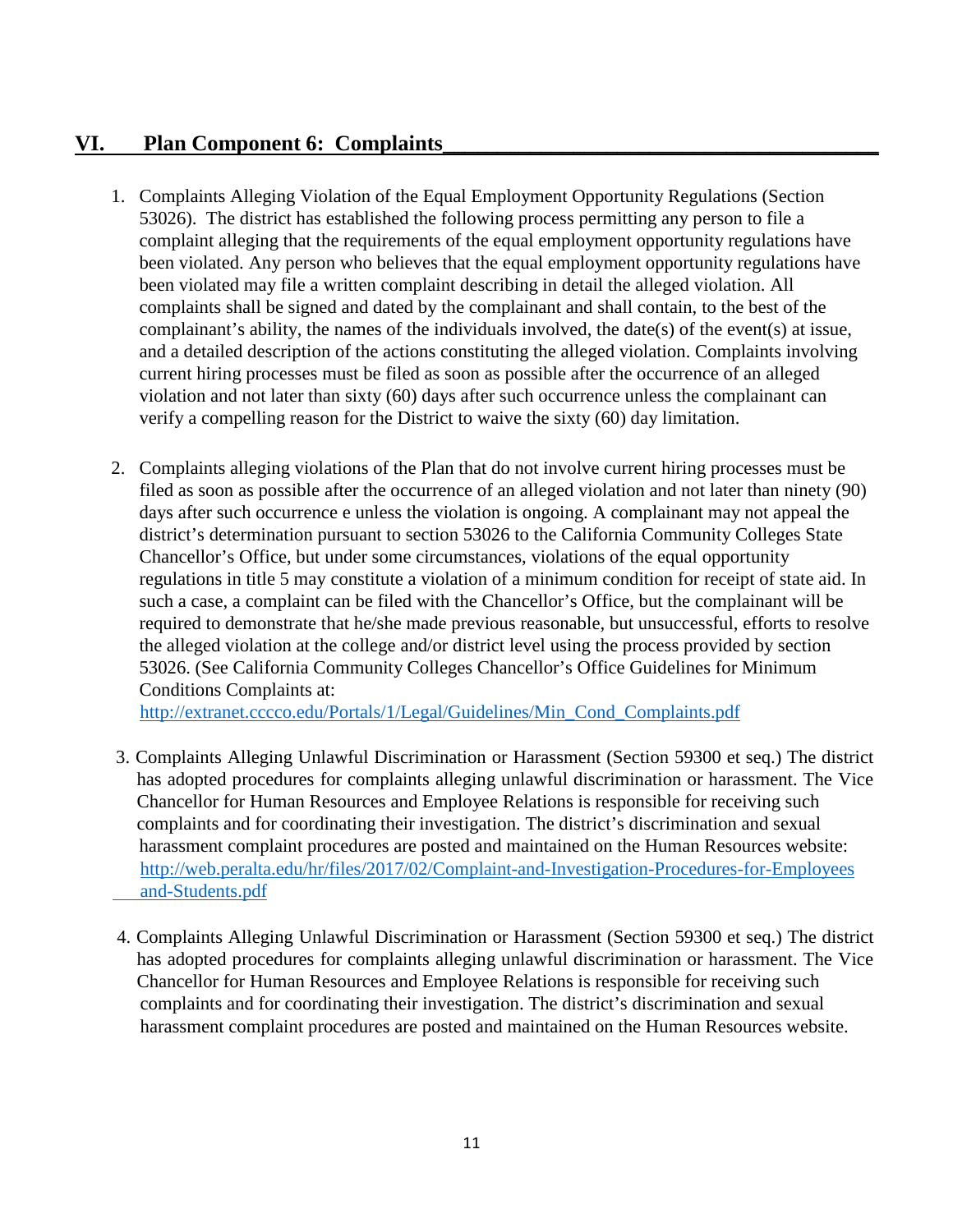## **VII. Plan Component 7: Notification to District Employees\_\_\_\_\_\_\_\_\_\_\_\_\_\_\_\_\_\_\_\_\_**

The commitment of the Board of Trustees and the Chancellor to equal employment opportunity is emphasized through the broad dissemination of its Equal Employment Opportunity Policy Statement and the Plan. The policy statement will be printed in the college catalogs and class schedules. The Plan and subsequent revisions will be distributed to the Board of Trustees, the Chancellor, administrators, the academic senate leadership, union representatives and members of the District Equal Employment Opportunity Advisory Committees. The Plan will be available on the District's website, and when appropriate, may be distributed by e-mail.

The Office of Human Resources will provide all new employees with a copy of the written notice described above when they commence their employment with the District.

An annual notice may contain the following provisions:

- 1. The importance of the employee's participation and responsibility in ensuring the Plan's implementation.
- 2. Where complete copies of the Plan are available, including in each campus library, in the District's public folders, on the campus and District websites, the Chancellor's Office, the Office of Human Resources, and Employee Relations.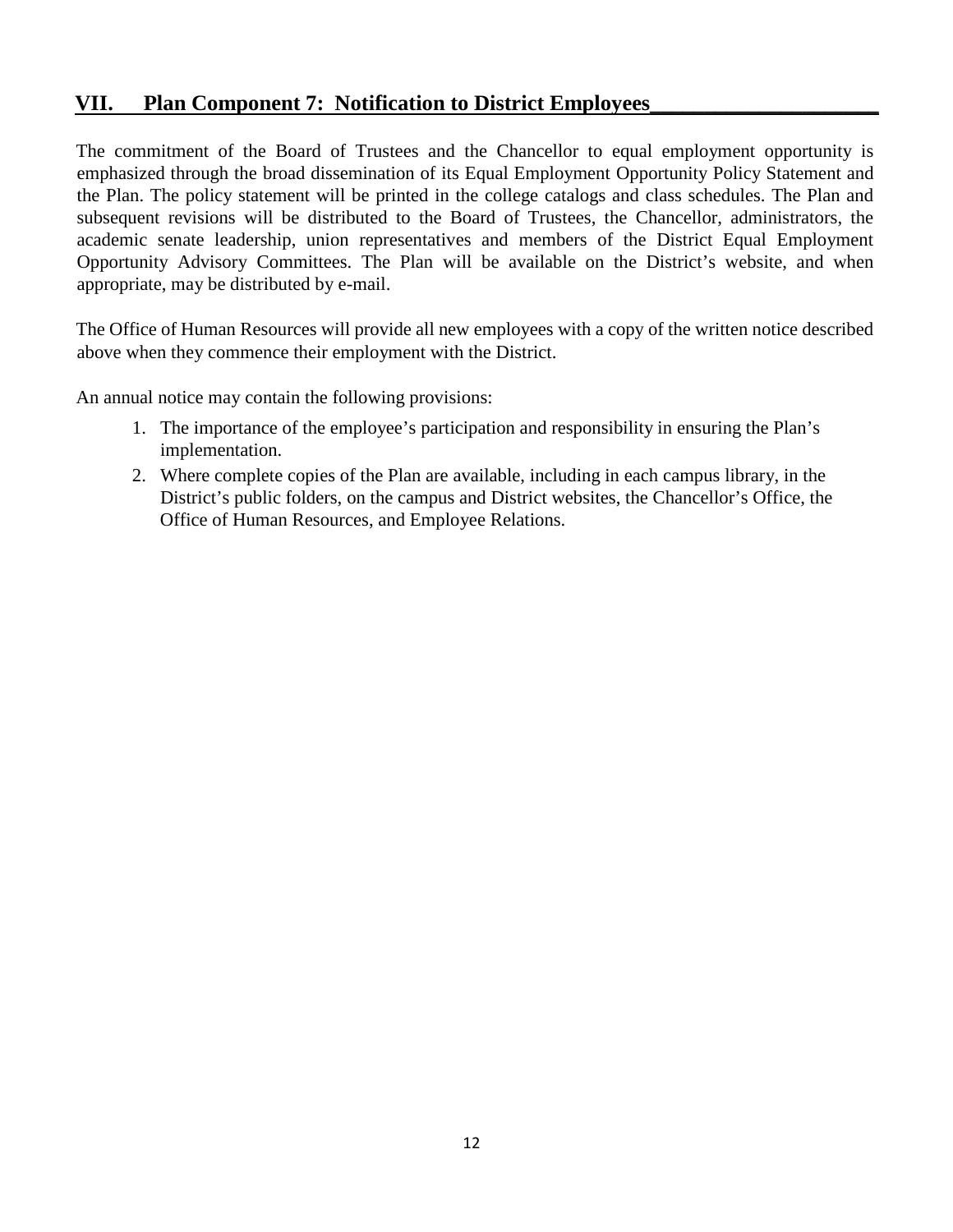## VIII. Plan Component 8: Training for Screening/Selection Committees

Any organization or individual, whether or not an employee of the District, who is involved in the recruitment and screening/selection of personnel shall receive appropriate training on the requirements of the title 5 regulations on equal employment opportunity (section 53000 et. seq.); the requirements of federal and state nondiscrimination laws; the requirements of the district's Equal Employment Opportunity Plan; the District's policies on nondiscrimination, sexual harassment, recruitment, and hiring; principles of diversity and cultural proficiency; the value of a diverse workforce; and recognizing bias. Persons serving in the above capacities will be required to receive training within the 12 months prior to service. This training is mandatory and individuals who have not received this training will not be allowed to serve on screening/selection committees. The training will include an assessment/certification to ensure employees understand the material they were provided with. The District may select to use online training as a method for this mandatory training as well. The Equal Employment Opportunity Office is responsible for providing the required training. Any individual, acting on behalf of the District with regard to recruitment and screening of employees is subject to the equal employment opportunity requirements of title 5 and the District's Equal Employment Opportunity Plan. This provision includes any individuals who are not employees of the District but are acting on behalf of the District.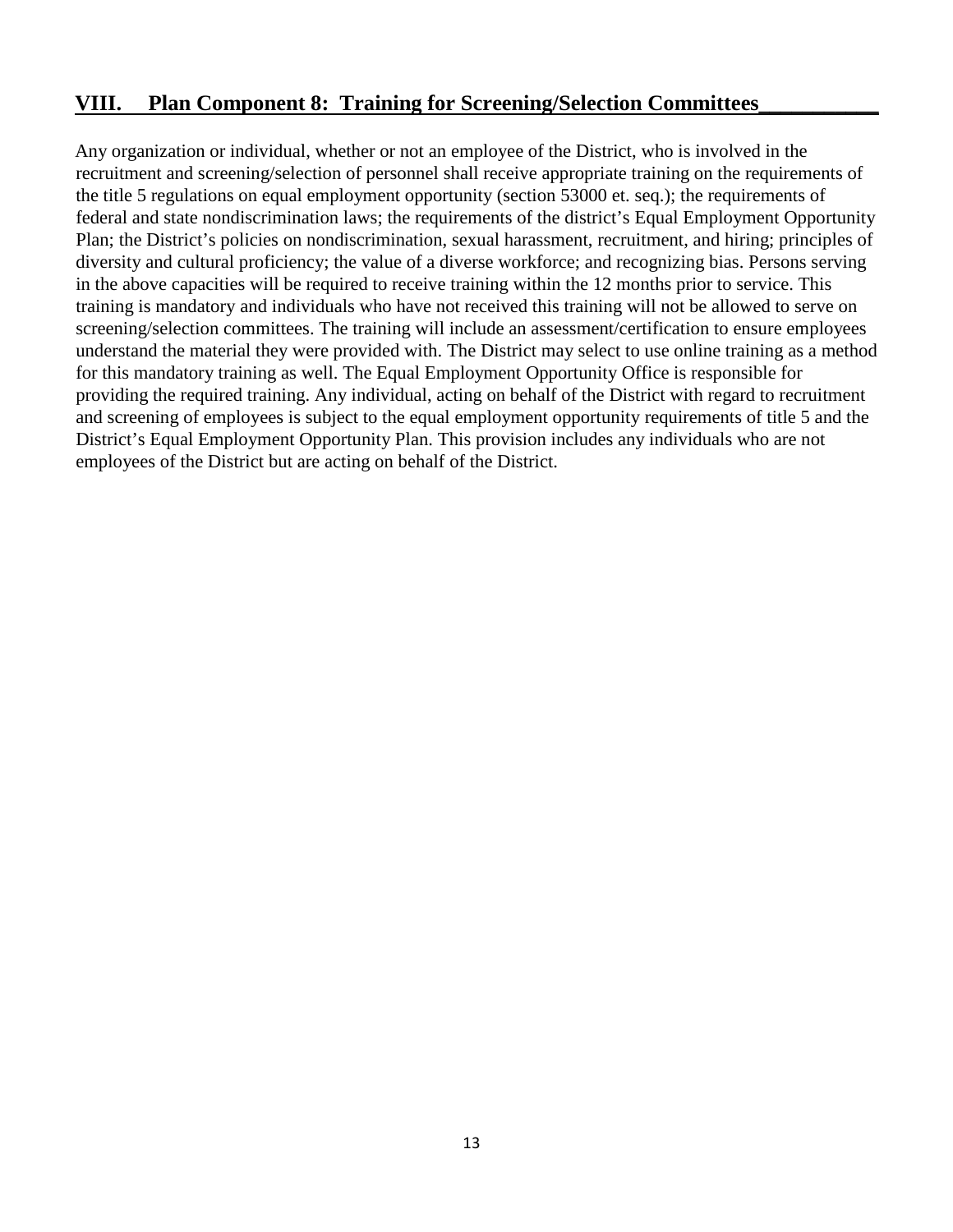## **IX.** Plan Component 9: Annual Written Notice to Community Organizations

The Equal Employment Opportunity Officer will provide annual written notice to appropriate community based and professional organizations concerning the Plan. The notice will inform these organizations that they may obtain a copy of the Plan, and shall solicit their assistance in identifying diverse qualified candidates. The notice will include a summary of the Plan. The notice will also include the internet address where the District advertises its job openings and the contact information of individuals to call in order to obtain employment information. The District will actively seek to reach those institutions, organizations, and agencies that may be recruitment sources. The District's Equal Employment Opportunity Officer will maintain a list of organizations which will receive this notice. This list shall be revised from time to time as necessary.

The District's Equal Employment Opportunity Officer, or designee, will identify the appropriate organizations and notify them that they may obtain a copy of the Plan.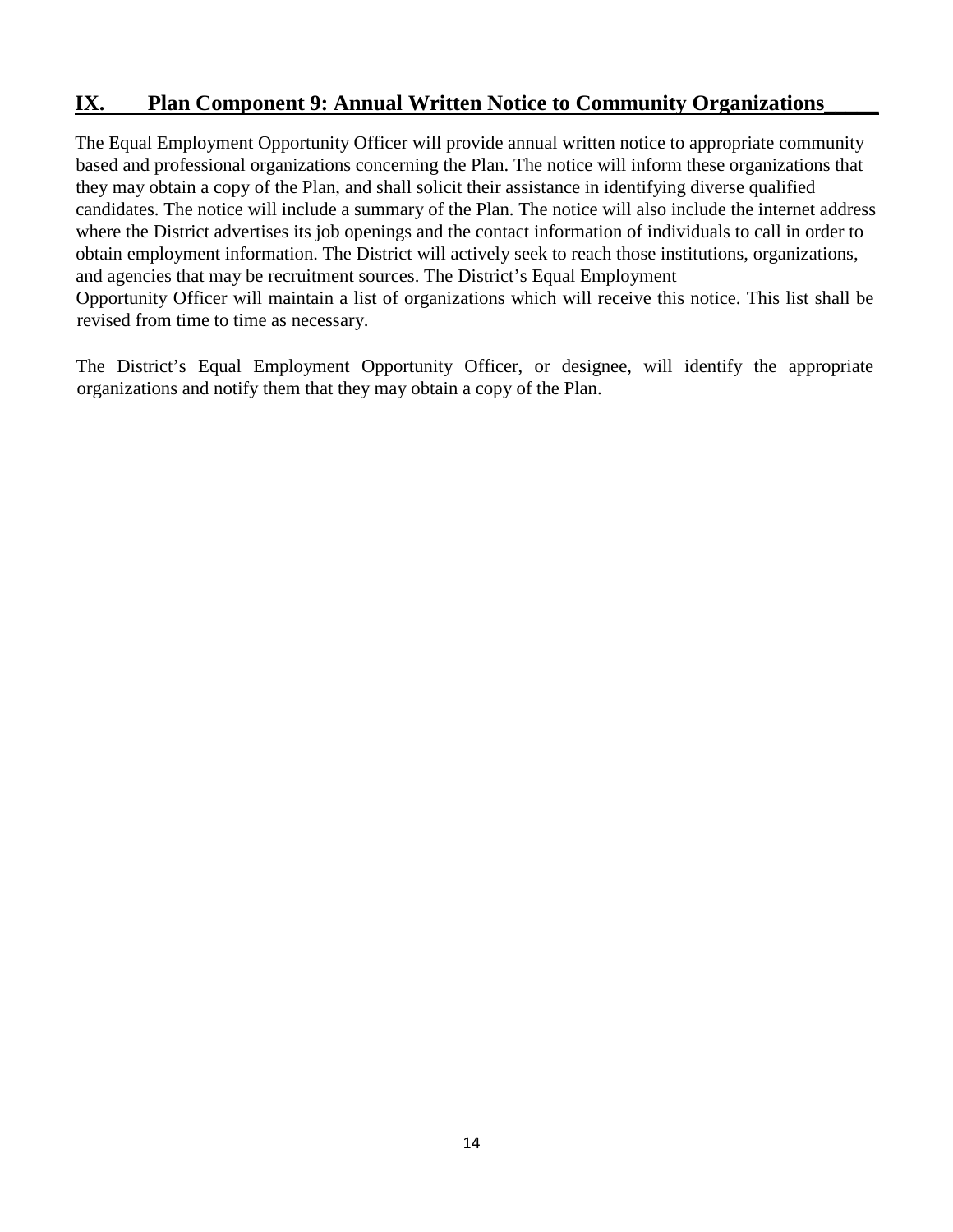# **X. Plan Component 10: Analysis of District Workforce and Applicant Pool**

Annually, the Office of Human Resources will analyze the District's workforce composition and shall monitor applicants for employment on an ongoing basis to evaluate the District's progress in implementing the Plan. HR will also provide available data needed for the reports required by this Plan and to determine whether any monitored group is underrepresented when data is provided by the State Chancellor's Office for comparison. Monitored groups are men, women, American Indians/Alaskan Natives, Asians or Pacific Islanders, Blacks/African-Americans, Hispanics/Latinos, Caucasians, and persons with disabilities.

For analysis and reporting purposes, each applicant or employee will be afforded the opportunity to voluntarily identify her or his gender, ethnic group identification and, if applicable, disability. Persons may designate as many ethnicities as they identify with, but shall be counted in only one ethnic group for reporting purposes. This information will be kept confidential and will be separated from the applications that are forwarded to the screening/selection committee and hiring administrator(s). This analysis will be done for each location in the District. The District will annually report to the Chancellor the results of its annual analysis of employees.

At least every three years the Plan will be reviewed and, if necessary, revised and submitted to the Chancellor's office for approval based on an analysis of the ethnic group identification (a person may designate multiple ethic groups which he or she identifies, but shall be counted in only one ethnic group for reporting purposes), gender, disability composition of existing staff, and of those who have applied for employment in each of the following identified job categories:

- 1. Executive/administrative/managerial;
- 2. Faculty and other instructional staff;
- 3. Professional non-faculty
- 4. Secretarial/clerical;
- 5. Technical and paraprofessional;
- 6. Skilled crafts; and
- 7. Service and maintenance

Analysis will be performed as needed and when data and reporting guidelines are provided by the state Chancellor's Office.

Title 5, § 53003(c)(6)

#### **District Workforce Analysis**

The Peralta Community College District's workforce encompasses approximately 1,917 employees in a wide range of faculty, fulltime and part-time classified and managerial positions. Table 10.1 illustrates the District's EEO data for permanent employees during a nine (9) year period, from 2008 to present.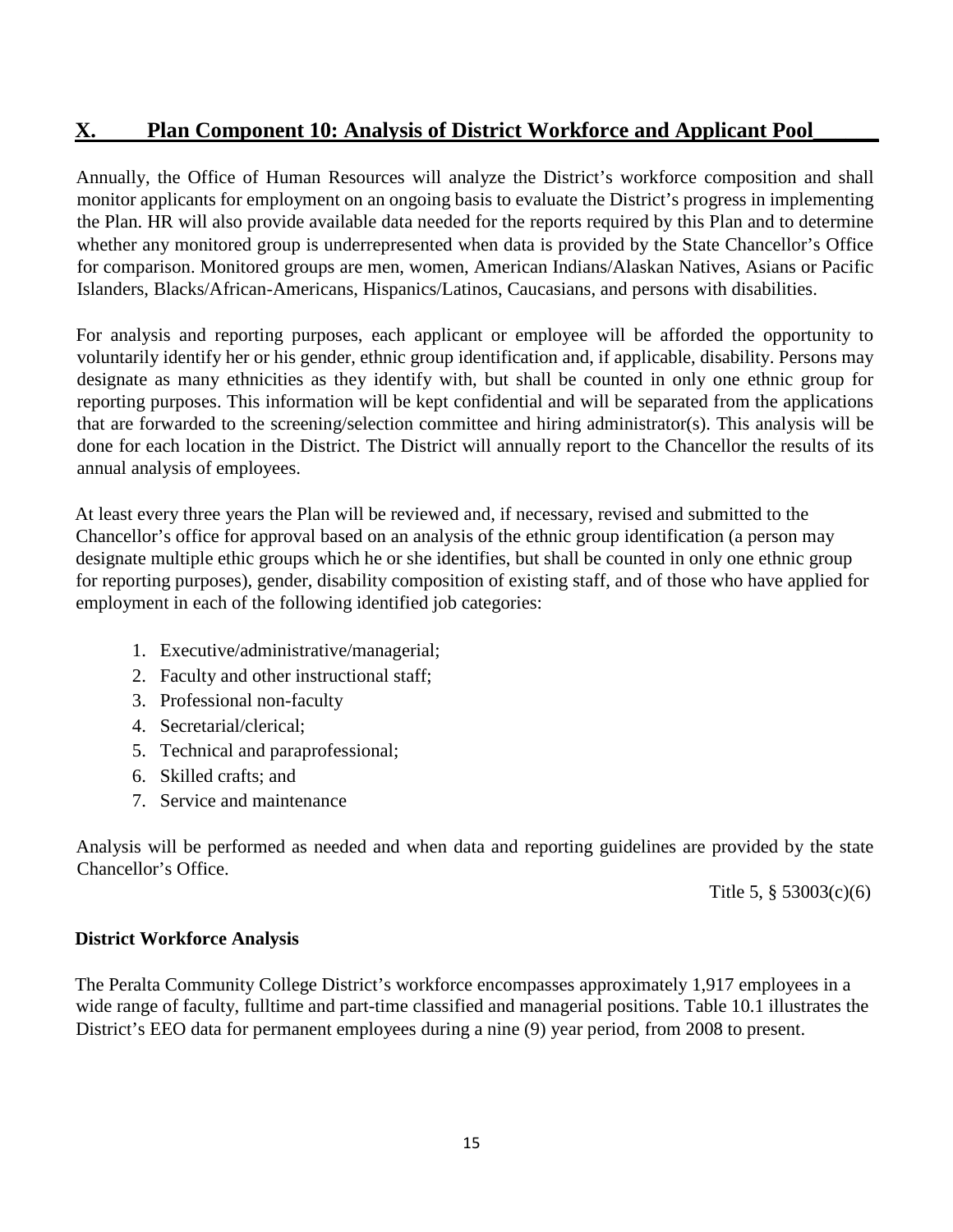# Office of Human Resources and Employee Relations Change in District-wide Demographics Since Peralta EEO Plan Adoption.

# Peralta District-wide Employee Demographics 2008 - 2019

| <b>Total Employees</b><br><b>PCCD</b> |      |      |      |      |      |      |      |      |      |                |
|---------------------------------------|------|------|------|------|------|------|------|------|------|----------------|
| <b>Classification</b>                 | 2008 | 2009 | 2010 | 2011 | 2012 | 2013 | 2016 | 2017 | 2018 | <b>Current</b> |
| Admin                                 | 53   | 64   | 61   | 55   | 56   | 56   | 69   | 87   | 82   | 80             |
| Faculty                               | 336  | 326  | 307  | 284  | 272  | 288  | 382  | 359  | 352  | 380            |
| Classified                            | 438  | 432  | 409  | 357  | 356  | 375  | 397  | 407  | 435  | 476            |
| <b>Total</b>                          | 827  | 822  | 777  | 696  | 684  | 719  | 848  | 852  | 869  | 936            |

| <b>PCCD Administrative Demographics</b>        |                |              |              |             |              |           |             |              |                |                |
|------------------------------------------------|----------------|--------------|--------------|-------------|--------------|-----------|-------------|--------------|----------------|----------------|
|                                                |                |              |              |             |              |           |             |              |                |                |
| PCCD Administrators by Ethnicity               |                |              |              |             |              |           |             |              |                |                |
| <b>Ethnicity</b>                               | 2008           | 2009         | 2010         | 2011        |              | 2012 2013 | 2016        | 2017         | 2018           | <b>Current</b> |
| African-Am                                     | 20             | 26           | 22           | 18          | 22           | 21        | 27          | 36           | 36             | 34             |
| Asian/Pacific Islander                         | 6              | 9            | 7            | 6           | 7            | 14        | 12          | 18           | 20             | 18             |
| Native-Am                                      | $\mathbf{1}$   | $\mathbf{1}$ | $\mathbf{1}$ | $\mathbf 1$ | $\Omega$     | 0         | $\mathbf 0$ | $\mathbf{1}$ | $\mathbf 0$    | 0              |
| Latino/Hispanic                                | 5              | 3            | 5            | 5           | 6            | 11        | 10          | 7            | 7              | 12             |
| White                                          | 19             | 22           | 27           | 16          | 19           | 12        | 16          | 21           | 17             | 15             |
| Unknown                                        | $\overline{2}$ | 3            | 1            | 1           | 1            | 3         | 4           | 3            | $\overline{2}$ | 1              |
| <b>Total</b>                                   | 53             | 64           | 63           | 47          | 55           | 61        | 69          | 86           | 82             | 80             |
| <b>Administrators by Gender</b><br><b>PCCD</b> |                |              |              |             |              |           |             |              |                |                |
| Gender                                         | 2008           | 2009         | 2010         | 2011        | 2012         | 2013      | 2016        | 2017         | 2018           | <b>Current</b> |
| Female                                         | 28             | 29           | 31           | 27          | 29           | 31        | 38          | 47           | 48             | 43             |
| Male                                           | 25             | 35           | 30           | 28          | 27           | 24        | 31          | 39           | 34             | 37             |
| Unknown                                        | $\Omega$       | $\Omega$     | $\Omega$     | $\Omega$    | $\mathbf{0}$ | 0         | 0           | 0            | $\Omega$       | 0              |
| <b>Total</b>                                   | 53             | 64           | 61           | 55          | 56           | 55        | 69          | 86           | 82             | 80             |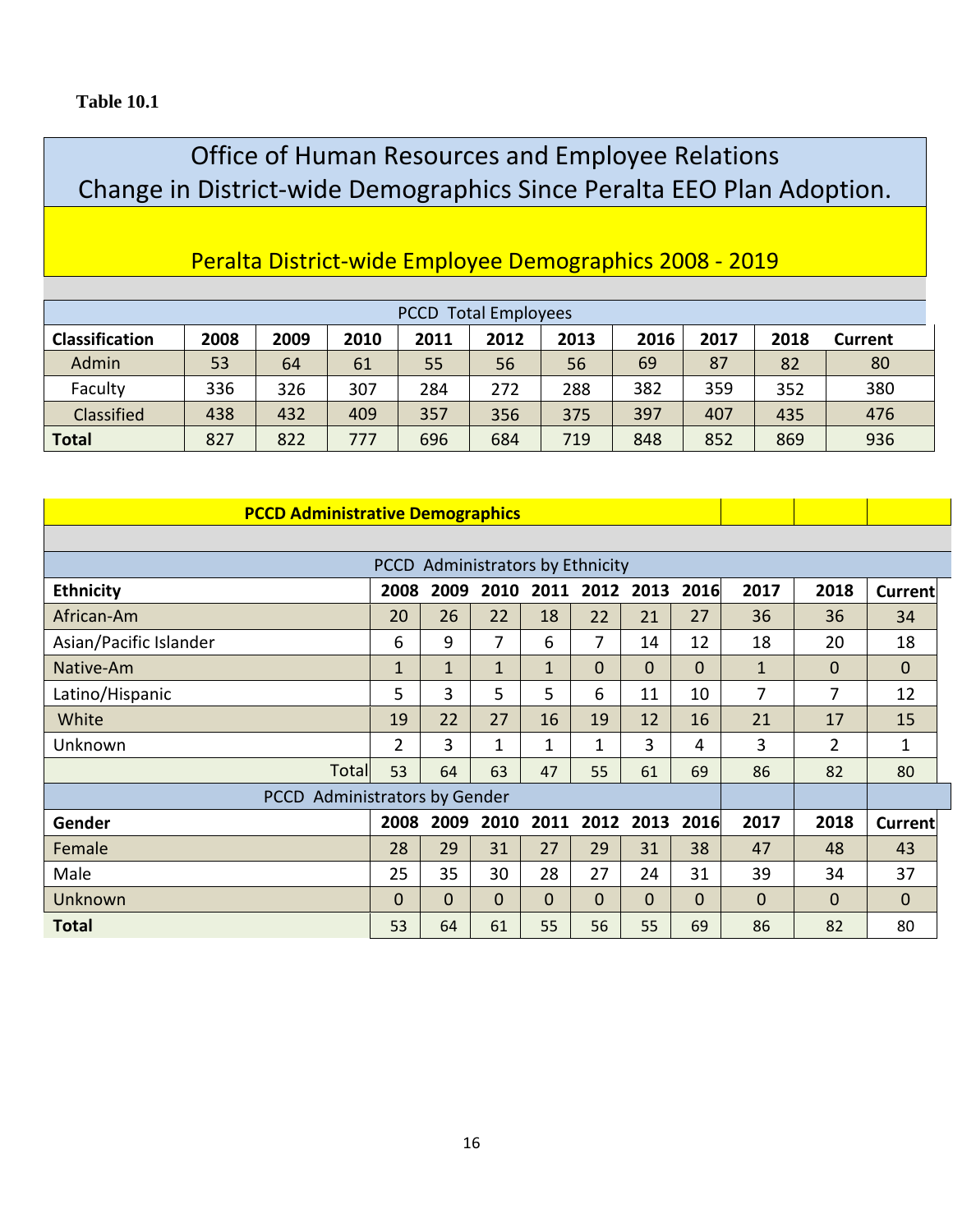| <b>PCCD Faculty Demographics</b>                 |              |              |                                               |                |              |              |              |                |              |              |                |
|--------------------------------------------------|--------------|--------------|-----------------------------------------------|----------------|--------------|--------------|--------------|----------------|--------------|--------------|----------------|
|                                                  |              |              |                                               |                |              |              |              |                |              |              |                |
| <b>Total PCCD Faculty Employees by Ethnicity</b> |              |              |                                               |                |              |              |              |                |              |              |                |
| <b>Ethnicity</b>                                 |              | 2008         | 2009                                          | 2010           | 2011         | 2012         | 2013         | 2016           | 2017         | 2018         | <b>Current</b> |
| African-Am                                       |              | 79           | 75                                            | 68             | 64           | 60           | 69           | 83             | 77           | 73           | 76             |
| Asian/Pacific Islander                           |              | 42           | 41                                            | 40             | 37           | 36           | 40           | 64             | 64           | 63           | 66             |
| Native-Am                                        |              | $\mathbf{1}$ | $\mathbf{1}$                                  | $\overline{2}$ | $\mathbf{1}$ | $\mathbf{1}$ | $\mathbf{1}$ | $\overline{2}$ | $\mathbf{1}$ | $\mathbf{1}$ | $\overline{2}$ |
| Latino/Hispanic                                  |              | 39           | 36                                            | 35             | 34           | 36           | 40           | 51             | 44           | 46           | 54             |
| White                                            |              | 169          | 167                                           | 156            | 143          | 132          | 134          | 167            | 155          | 155          | 169            |
| Unknown                                          |              | 6            | 6                                             | 6              | 5            | 7            | 4            | 15             | 18           | 14           | 13             |
|                                                  |              | Total        | 336<br>326                                    | 307            | 284          | 272          | 288          | 382            | 359          | 352          | 380            |
|                                                  |              |              | <b>Total PCCD Faculty Employees by Gender</b> |                |              |              |              |                |              |              |                |
| Gender                                           | 2008         | 2009         | 2010                                          | 2011           | 2012         |              | 2013         | 2016           | 2017         | 2018         | <b>Current</b> |
| Female                                           | 184          | 178          | 168                                           | 152            | 147          |              | 145          | 203            | 191          | 188          | 202            |
| Male                                             | 152          | 148          | 139                                           | 132            | 125          |              | 143          | 179            | 168          | 164          | 178            |
| Unknown                                          | $\mathbf{0}$ | $\mathbf{0}$ | $\Omega$                                      | $\mathbf{0}$   | $\mathbf{0}$ |              | $\mathbf{0}$ | $\Omega$       | $\Omega$     | 0            | 0              |
| Total                                            | 336          | 326          | 307                                           | 284            |              | 272          | 288          | 382            | 359          | 352          | 380            |

| <b>Total PCCD Classified Employees by Ethnicity</b> |             |              |              |              |             |             |             |             |             |                |
|-----------------------------------------------------|-------------|--------------|--------------|--------------|-------------|-------------|-------------|-------------|-------------|----------------|
| <b>Ethnicity</b>                                    | 2008        | 2009         | 2010         | 2011         | 2012        | 2013        | 2016        | 2017        | 2018        | <b>Current</b> |
| African-Am                                          | 164         | 155          | 137          | 111          | 112         | 124         | 118         | 134         | 151         | 153            |
| Asian/Pacific Islander                              | 102         | 108          | 104          | 88           | 105         | 112         | 115         | 117         | 121         | 133            |
| Native-Am                                           | $\mathbf 1$ | $\mathbf{1}$ | $\mathbf{1}$ | $\mathbf{1}$ | 1           | 1           | 4           | 3           | 3           | 8              |
| Latino/Hispanic                                     | 45          | 48           | 47           | 40           | 44          | 47          | 63          | 62          | 60          | 88             |
| White                                               | 83          | 81           | 78           | 66           | 66          | 75          | 60          | 58          | 71          | 63             |
| Unknown                                             | 43          | 39           | 42           | 51           | 28          | 16          | 37          | 33          | 29          | 31             |
| Total                                               | 438         | 432          | 409          | 357          | 356         | 375         | 397         | 407         | 435         | 476            |
| <b>Total PCCD Classified Employees by Gender</b>    |             |              |              |              |             |             |             |             |             |                |
| Gender                                              | 2008        | 2009         | 2010         | 2011         | 2012        | 2013        | 2016        | 2017        | 2018        | <b>Current</b> |
| Female                                              | 265         | 261          | 245          | 204          | 203         | 212         | 239         | 240         | 259         | 298            |
| Male                                                | 173         | 171          | 164          | 153          | 153         | 163         | 158         | 167         | 176         | 178            |
| Unknown                                             | 0           | $\Omega$     | $\mathbf 0$  | $\mathbf 0$  | $\mathbf 0$ | $\mathbf 0$ | $\mathbf 0$ | $\mathbf 0$ | $\mathbf 0$ | $\mathbf 0$    |
| Total                                               | 438         | 432          | 409          | 357          | 356         | 375         | 397         | 407         | 435         | 476            |

As demonstrated in Table 10.1, in 2013 when the District's first EEO Plan was adopted, the District's overall workforce included 719 permanent employees. By comparison, the District's permanent workforce totaled 848 and 934 in years 2016 and 2019 respectively. Table 10.2 shows a side-by-side comparison of the District's EEO data in 2013 and current.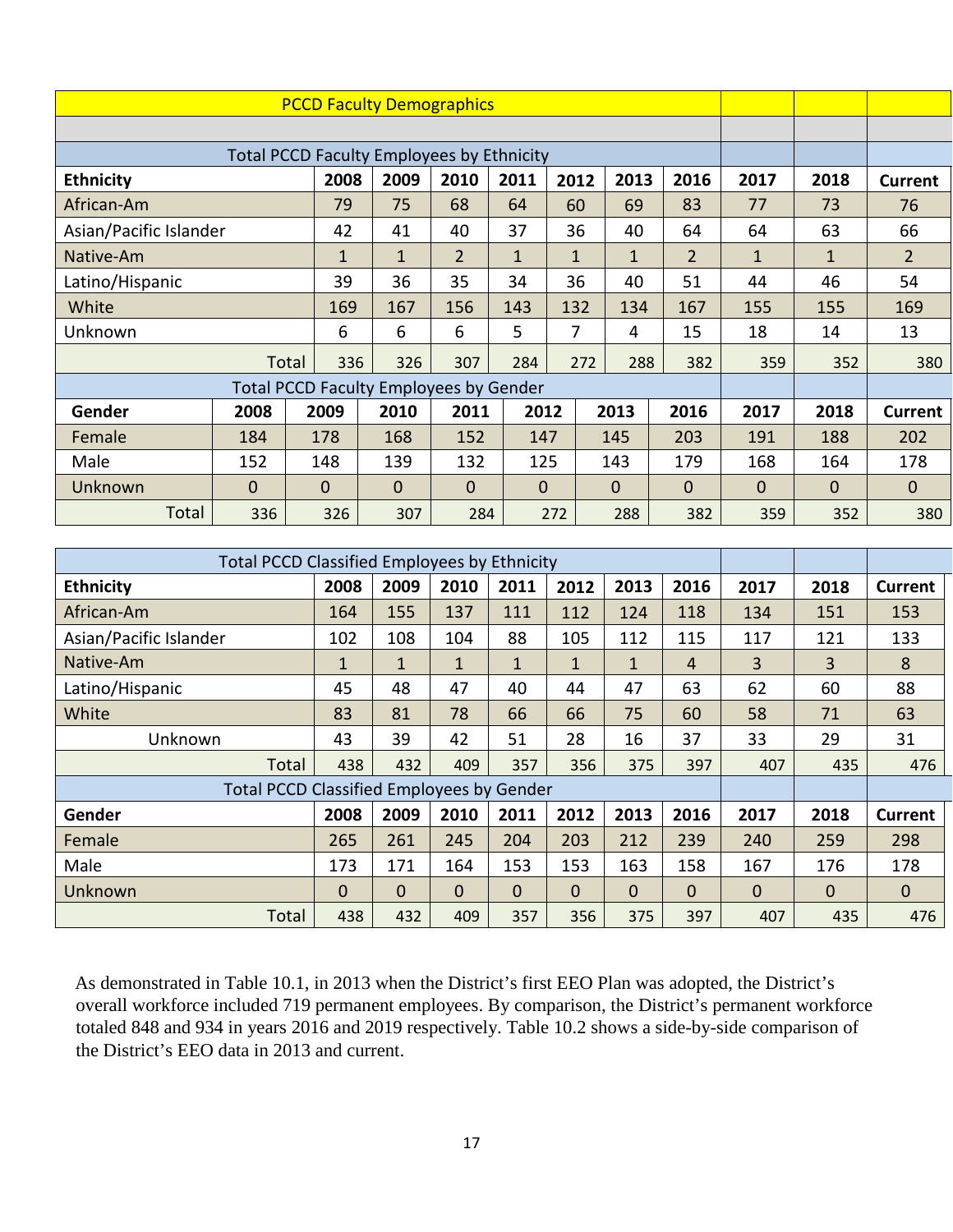### **Table 10.2**

Office of Human Resources and Employee Relations Change in District-wide Demographics

Peralta District-wide Employee Demographics 2013 & 2019

| <b>PCCD</b> Total Employees |  |      |      |  |  |  |
|-----------------------------|--|------|------|--|--|--|
| Classification              |  | 2013 | 2019 |  |  |  |
| <b>Admin</b>                |  | 56   | 80   |  |  |  |
| <b>Faculty</b>              |  | 288  | 380  |  |  |  |
| <b>Classified</b>           |  | 375  | 476  |  |  |  |
| <b>Total</b>                |  | 719  | 936  |  |  |  |

### PCCD Administrative Demographics

| PCCD Administrators by Ethnicity                 |  |  |                |                |  |
|--------------------------------------------------|--|--|----------------|----------------|--|
| <b>Ethnicity</b>                                 |  |  | 2013           | 2019           |  |
| African-Am                                       |  |  | 22             | 34             |  |
| Asian/Pacific Islander                           |  |  | 7              | 18             |  |
| Native-Am                                        |  |  | $\Omega$       | $\Omega$       |  |
| Latino/Hispanic                                  |  |  | 6              | 12             |  |
| White                                            |  |  | 19             | 15             |  |
| Unknown                                          |  |  | $\overline{2}$ | 1              |  |
| Total                                            |  |  | 56             | 80             |  |
| PCCD Administrators by Gender                    |  |  |                |                |  |
| Gender                                           |  |  | 2013           | 2019           |  |
| Female                                           |  |  | 31             | 43             |  |
| Male                                             |  |  | 25             | 37             |  |
| Unknown                                          |  |  | $\overline{0}$ | $\overline{0}$ |  |
| <b>Total</b>                                     |  |  | 56             | 80             |  |
| <b>PCCD Faculty Demographics</b>                 |  |  |                |                |  |
|                                                  |  |  |                |                |  |
| <b>Total PCCD Faculty Employees by Ethnicity</b> |  |  |                |                |  |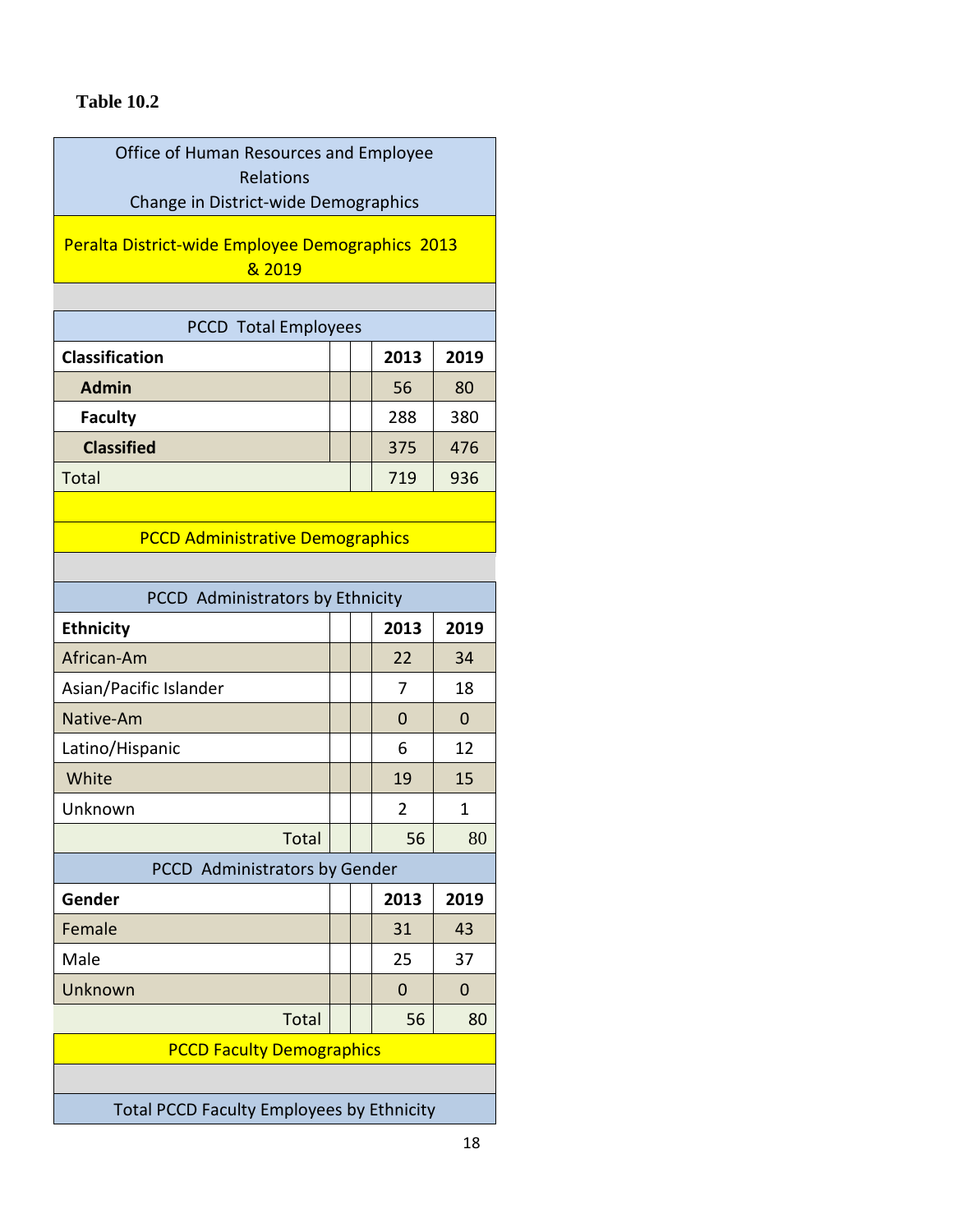| <b>Ethnicity</b>                              |  |  | 2013 | 2019           |  |  |
|-----------------------------------------------|--|--|------|----------------|--|--|
| African-Am                                    |  |  | 69   | 76             |  |  |
| Asian/Pacific Islander                        |  |  | 40   | 66             |  |  |
| Native-Am                                     |  |  | 1    | $\overline{2}$ |  |  |
| Latino/Hispanic                               |  |  | 40   | 54             |  |  |
| White                                         |  |  | 134  | 169            |  |  |
| Unknown                                       |  |  | 4    | 13             |  |  |
| <b>Total</b>                                  |  |  | 288  | 380            |  |  |
| <b>Total PCCD Faculty Employees by Gender</b> |  |  |      |                |  |  |
| Gender                                        |  |  | 2013 | 2019           |  |  |
| Female                                        |  |  | 145  | 202            |  |  |
| Male                                          |  |  | 143  | 178            |  |  |
| Unknown                                       |  |  | 0    | 0              |  |  |
| <b>Total</b>                                  |  |  | 288  | 380            |  |  |
| <b>PCCD Classified Demographics</b>           |  |  |      |                |  |  |

| <b>Total PCCD Classified Employees by Ethnicity</b> |  |  |      |          |  |
|-----------------------------------------------------|--|--|------|----------|--|
| <b>Ethnicity</b>                                    |  |  | 2013 | 2019     |  |
| African-Am                                          |  |  | 124  | 153      |  |
| Asian/Pacific Islander                              |  |  | 112  | 133      |  |
| Native-Am                                           |  |  | 1    | 8        |  |
| Latino/Hispanic                                     |  |  | 47   | 88       |  |
| White                                               |  |  | 75   | 63       |  |
| Unknown                                             |  |  | 16   | 31       |  |
| <b>Total</b>                                        |  |  | 375  | 476      |  |
| <b>Total PCCD Classified Employees by Gender</b>    |  |  |      |          |  |
| Gender                                              |  |  | 2013 | 2019     |  |
| Female                                              |  |  | 212  | 298      |  |
| Male                                                |  |  | 163  | 178      |  |
| Unknown                                             |  |  | 0    | $\Omega$ |  |
| Total                                               |  |  | 375  | 476      |  |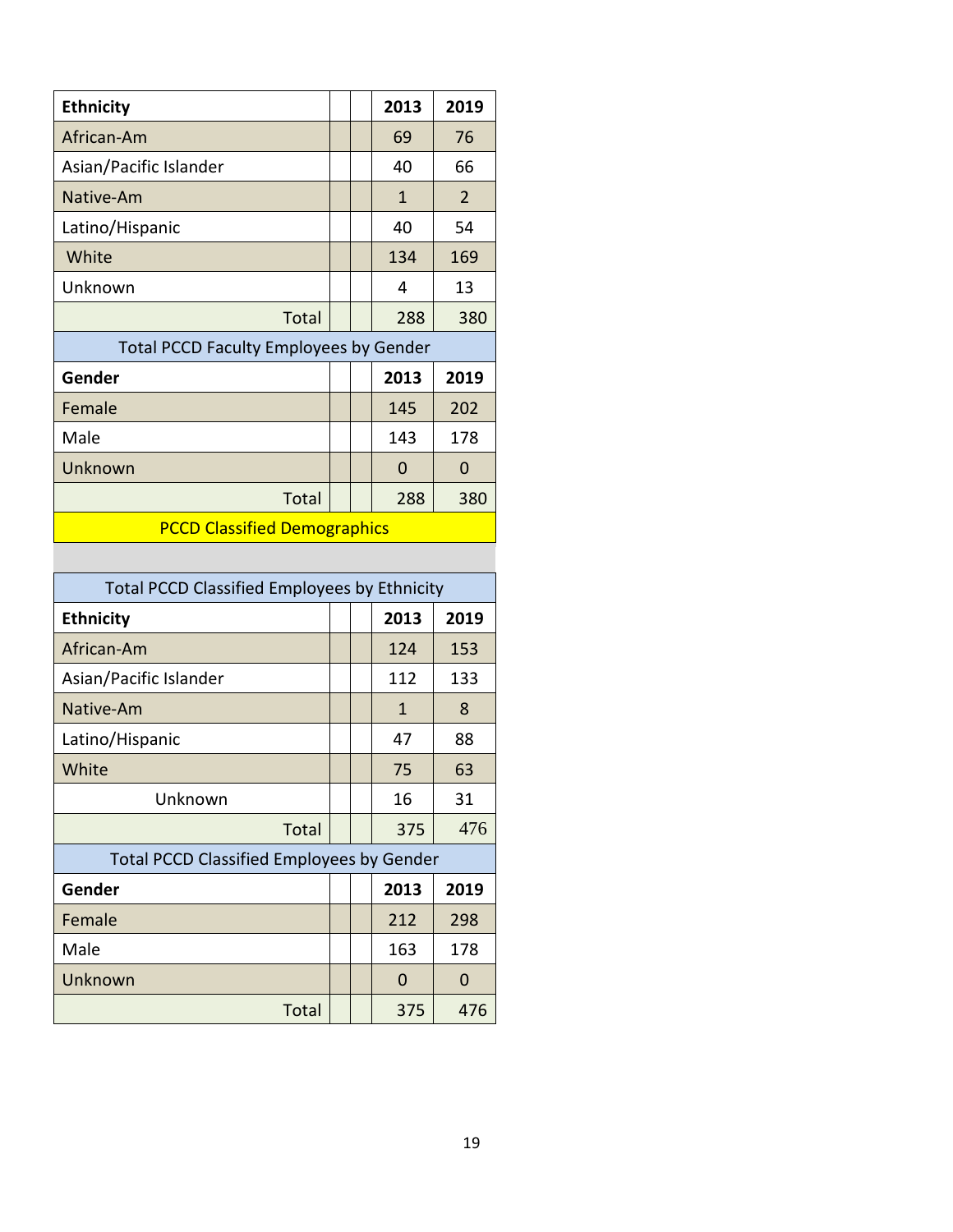In summary, from 2013 to 2019, the District increased its total permanent workforce by 217 employees. In each of the following EEO demographic areas, the District also increased its numbers:

- a. African American administrators;
- b. Asian/Pacific Islander administrators;
- c. Latino/Hispanic administrators;
- d. Female administrators;
- e. Male administrators;
- f. African American faculty;
- g. Asian/Pacifica Islander faculty;
- h. Native American faculty;
- i. Latino/Hispanic faculty;
- j. Caucasian faculty;
- k. Faculty self- identifying as unknown;
- l. Female faculty;
- m. Male faculty;
- n. African American classified;
- o. Asian/Pacific Islander classified ;
- p. Native American classified;
- q. Latino/Hispanic classified ;
- r. Classified self-identifying as unknown;
- s. Female classified; and
- t. Male Classified

The District's EEO demographics declined from 2013 to 2019 in the follow areas:

- a. Caucasian faculty; and
- b. Caucasian classified

The District's EEO demographics remained constant from 2013 to 2019 in the following areas:

a. Native American administrators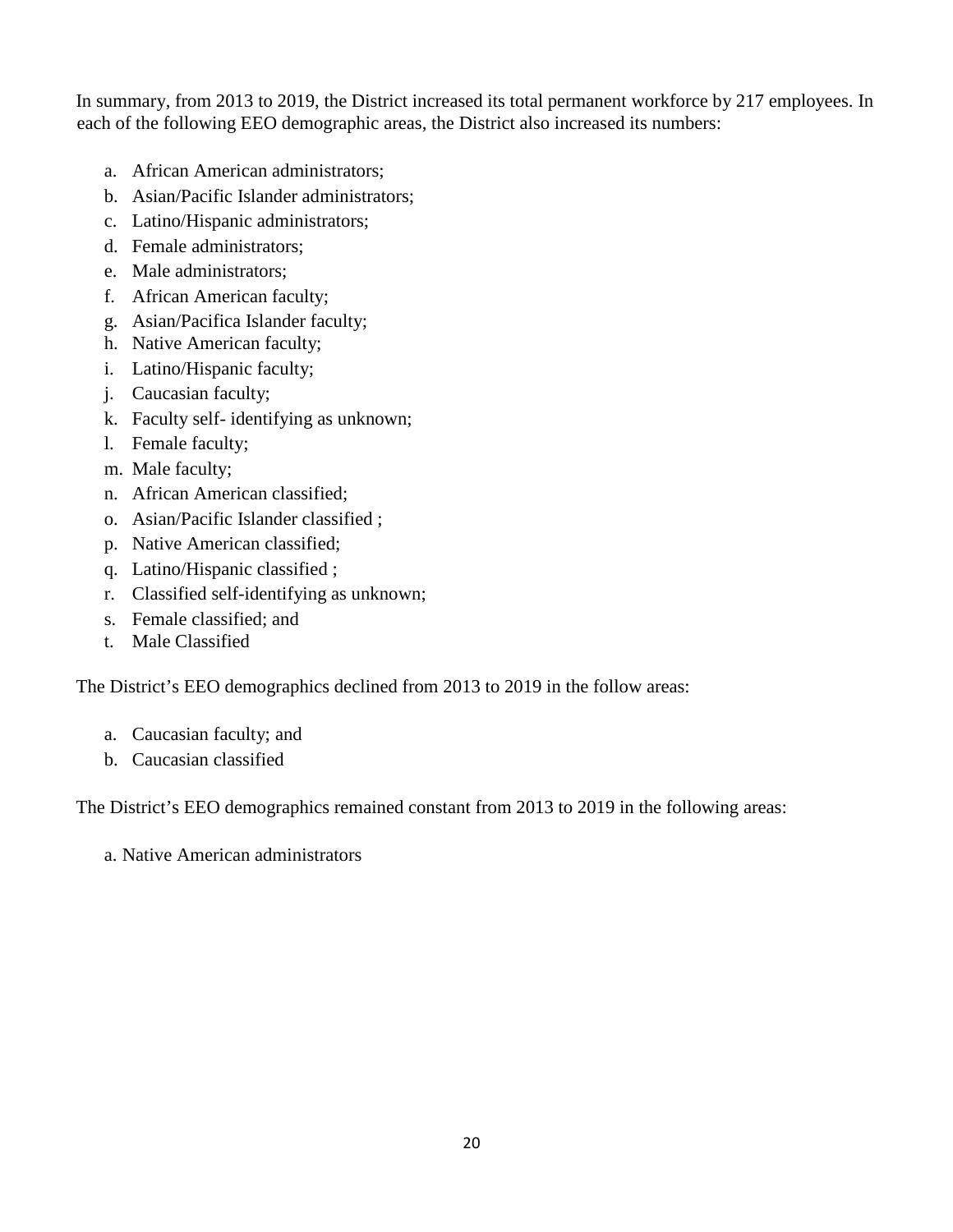# **XI. Plan Component 11: Analysis of Degree of Underrepresentation and Significant Underrepresentation**

Although the California Community College State Chancellor's Office is no longer providing availability data for comparison purposes in job categories, the District will focus on specific efforts in the hiring process and continue to promote equity and diversity in the workplace.

The District will continue to monitor and analyze its hiring process to promote a diverse workforce. A periodic review of new hire demographics will be conducted to evaluate program success and changes in the diversity of the PCCD workforce.

Analysis will be performed as and when data and reporting guidelines are provided by the state Chancellor's Office.

Title 5, § 53003(c)(7)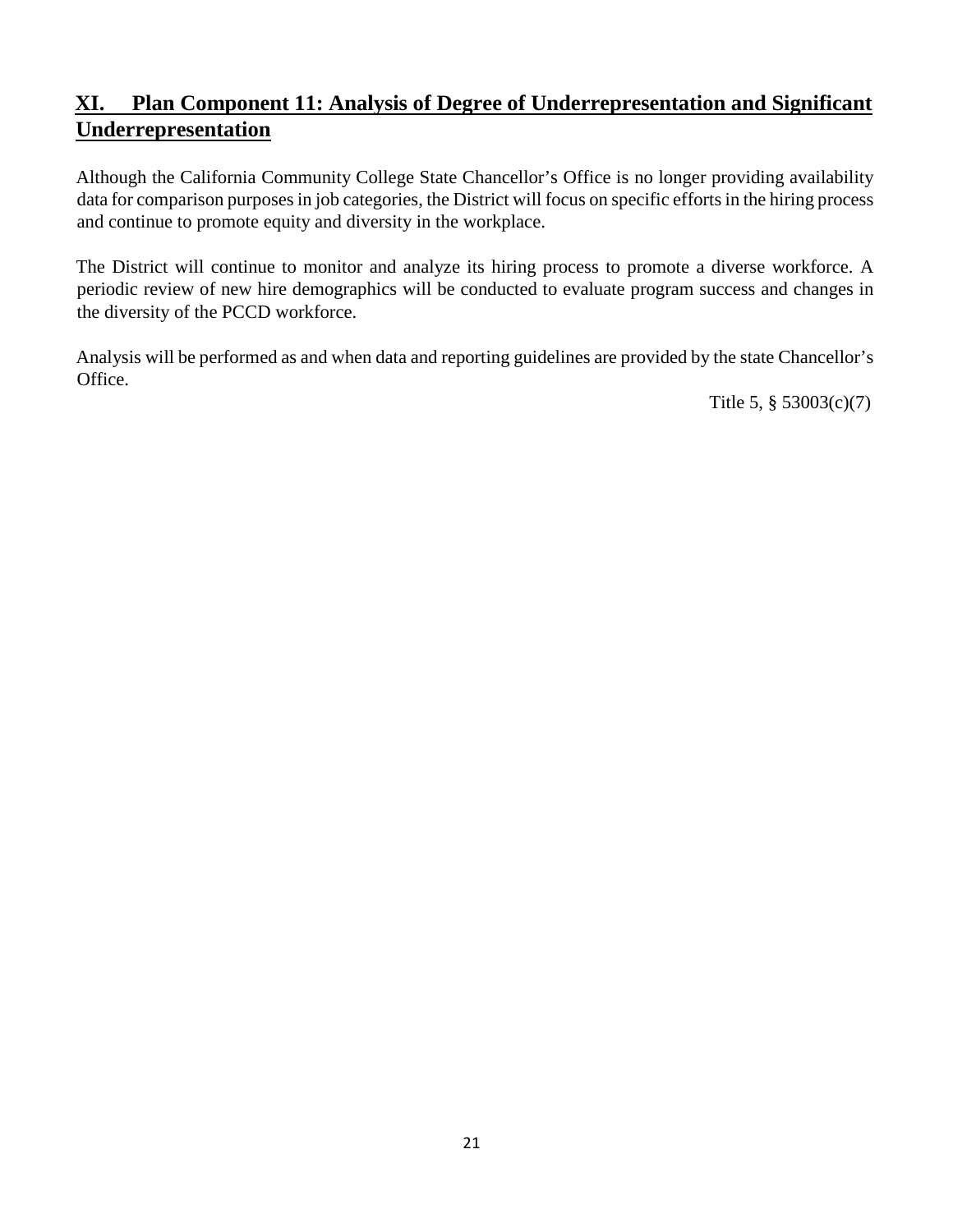# **XII. Plan Component 12: Methods to Address Underrepresentation\_\_\_\_\_\_\_\_\_\_\_\_\_\_**

Completion of this Plan requirement is contingent upon receiving legal valid availability data from the State Chancellor's office. Although the Chancellor's Office is no longer providing availability data, for comparison purposes the District will focus on specific efforts in the hiring process and continue to promote equity and diversity in the workplace

The District will ensure equal employment opportunity, which involves creating an environment that fosters cooperation, acceptance, democracy, and free expression of ideas, and that is welcoming to men and women, persons with disabilities, and individuals from all ethnic and other groups that are protected from discrimination. In so doing, the District places great emphasis on the recruitment of potential applicants in order to create a diverse pool of qualified individuals from which to hire. With a diverse pool, the District takes steps within the screening/selection process to allow for the hiring of candidates with varied backgrounds who can contribute and effectively communicate in a diverse community. The equal employment opportunity provisions below are applicable to all full-time and part-time hiring, including any hiring meant to address the ratio of full-time to part-time faculty that may be required by Education Code section 87482.6.

It is the policy of the District to aggressively pursue a program of verifiable recruitment that is inclusive and open to all individuals.

Efforts will be undertaken on a regular basis to develop and contact new recruitment sources that ensure diverse pools of candidates. Diverse pools should include, but not be limited to, men, women, persons with disabilities, and individuals from all ethnic and other groups protected from discrimination. All recruitment announcements will state that the District is an "Equal Employment Opportunity Employer." The following provisions are included in The Recruitment and Hiring Procedures section:

Recruitment for open positions shall include, but not be limited to, placement of job announcements in the following instruments:

CCC Registry,

District website,

Office of Human Resources Job Board,

Chronicle of Higher Education (faculty and administrators),

Other targeted websites depending on the position,

Local and regional community newspapers (special recruitments),

Publications, including electronic media that are distributed to the general market and to newspapers, publications, and radio and television stations, whose primary audience is comprised of groups found to be underrepresented in the District's workforce.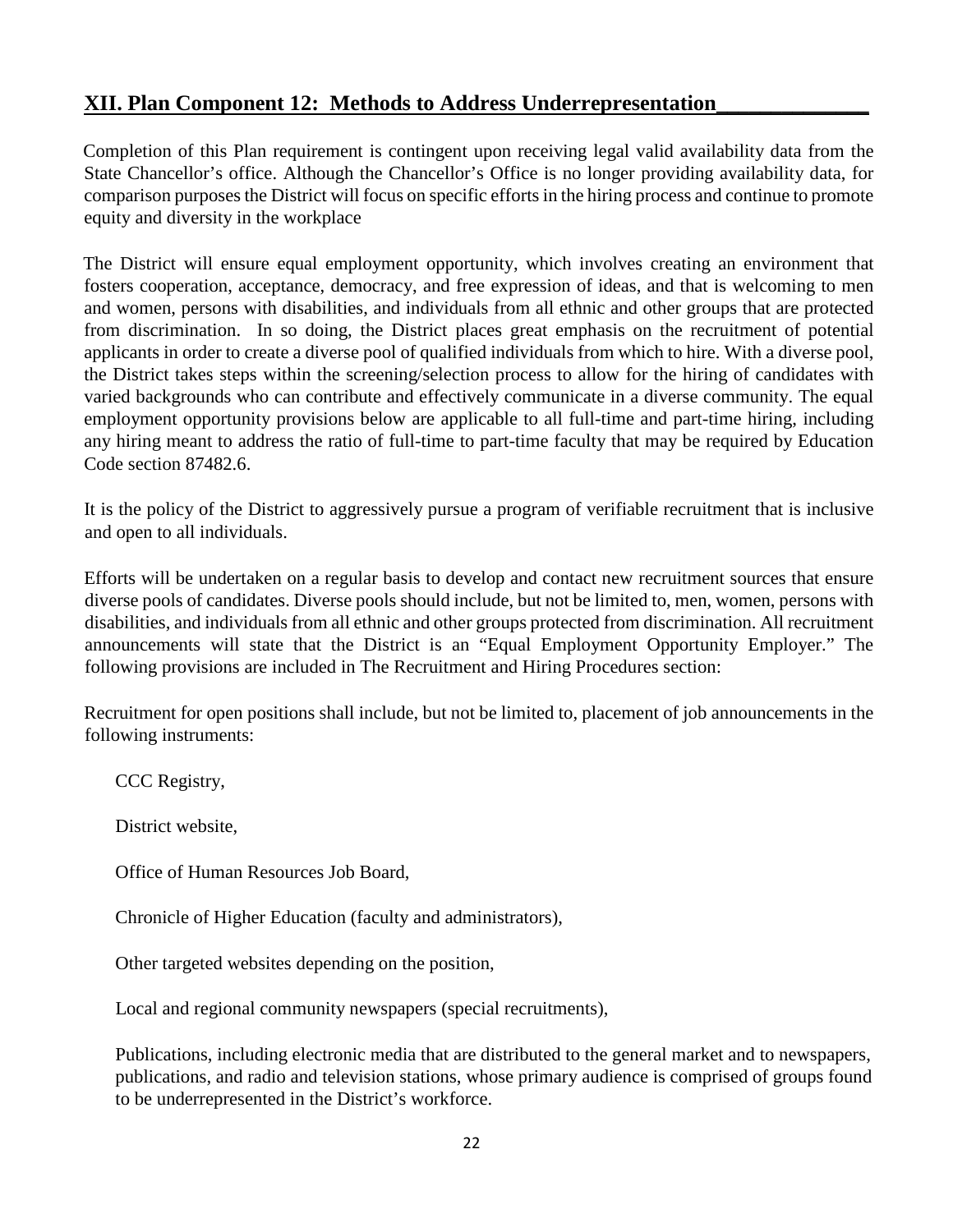Recruitment booths at job fairs or conferences oriented to both the general market and the economically disadvantaged as well as those events drawing significant participation by groups found to be underrepresented in the District's workforce.

\* In February 2019, the Office of Human Resources attended a job fair organized by the CCC Registry, in which a PCCD recruitment booth was made available to all attendees. A total of 286 individuals attended the job fair, with a total of 93 attendees visiting the PCCD booth.

#### **Job Announcements**

The District's Recruitment and Hiring Procedures section on "Job Announcements" will include the following provisions:

Job announcements will state clearly job specifications setting forth the knowledge, skills, and abilities necessary to job performance. For all positions, job requirements will include demonstrated sensitivity to and understanding of the diverse academic, socioeconomic, cultural, disability, and ethnic backgrounds of community college students.

All faculty and administrative positions will state as preferred or desired qualification, "knowledge of multiculturalism and training in cultural proficiency."

Job specifications, including any "required," "desired," or "preferred" qualifications beyond the state minimum qualifications which the District wishes to utilize, will be reviewed by the equal employment opportunity officer before the position is announced, to ensure conformity with equal employment regulations and state and federal nondiscrimination laws.

All job announcements shall state that the District is an "Equal Employment Opportunity Employer."

## **Review of Initial and Qualified Applicant Pools**

Initial applicant pools will be reviewed for projected representation of monitored groups. Once the initial pool is approved, the pool will be screened for minimum qualifications, resulting in a qualified applicant pool. The qualified applicant pool will be reviewed so that no monitored group is adversely impacted. Once the qualified applicant pool is approved, the pool may be forwarded to the screening/selection committee. The District's Recruitment and Hiring Procedures will include the following provisions:

- The application for employment will afford each applicant an opportunity to voluntarily identify his or her gender, ethnic group and, if applicable, his or her disability. This information will be kept confidential and used only in research, validation, monitoring, and evaluation of the effectiveness of the District's equal employment opportunity program, or any other purpose specifically authorized by any applicable statute or regulation.
- After the application deadline has passed, the composition of the initial applicant pool will be analyzed to ensure that any failure to obtain projected representation for any monitored group is not due to discriminatory recruitment procedures. If necessary, the application deadline will be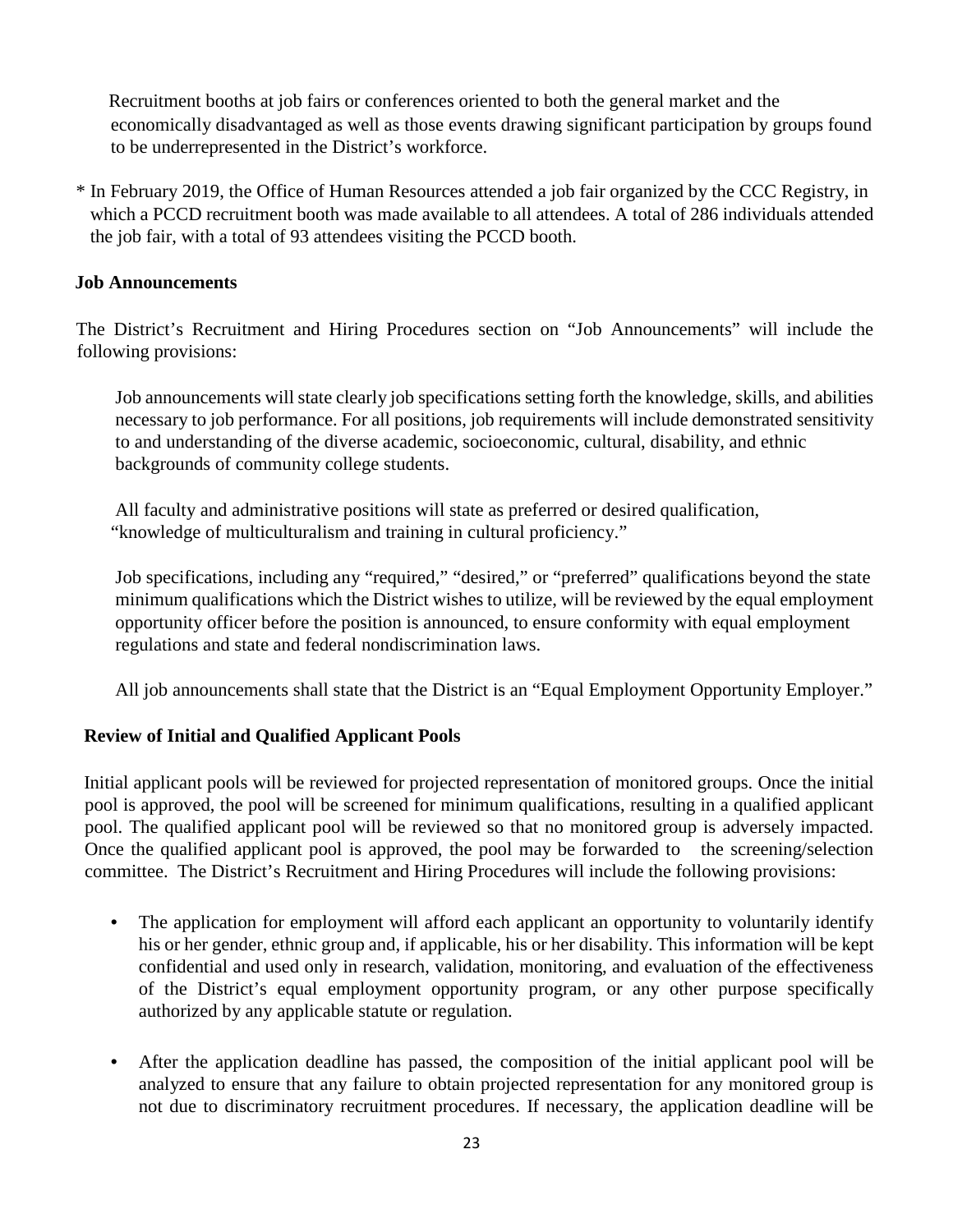extended and additional recruitment will be conducted that eliminates discriminatory recruitment procedures and ensures that recruitment efforts provide a full and fair opportunity for a wide diversity of potential applicants. When recruitment efforts have offered an opportunity for participation to a wide diversity of potential applicants or further recruitment efforts would be futile, applications will be screened to determine which candidates satisfy job specifications set forth in the job announcement.

- Before the selection process continues, the composition of the qualified applicant pool will be analyzed to ensure that no monitored group is adversely impacted. If adverse impact is found to exist, the Human Resources Manager or designee shall take effective steps to address the adverse impact before the selection process continues. Such steps may include, but are not limited to:
	- 1. Extend the deadline and undertake inclusive outreach efforts to ensure a diverse applicant pool that provides equal opportunity to all qualified applicants seeking employment with the District.
	- 2. Include all applicants who were screened out on the basis of any locally established qualifications beyond the state minimum qualifications which have not been specifically demonstrated to be job-related and consistent with business necessity through a process meeting the requirements of federal law.
	- 3. If adverse impact persists after taking steps required as outlined in this component of the Plan, the selection process may proceed only if:
		- a. The job announcement does not require qualifications beyond the statewide minimum qualifications, or
		- b. Locally established qualifications beyond state minimum qualifications, if any, are demonstrated to be job-related and consistent with business necessity through a process meeting the requirements of federal law and suitable alternative selection procedures to reduce the adverse impact were unavailable or
		- c. The particular qualification beyond statewide minimum qualifications which are used in the job announcement are among those which the Board of Governor has found to be job-related and consistent with business necessity throughout the community college system.
- 5. The District will not advertise or utilize in future hiring processes for the same position or a substantially similar position any locally established qualifications beyond state minimum qualifications that the District was unable to verify under Step 2 above unless such qualifications are so verified in advance of commencing any such future hiring process.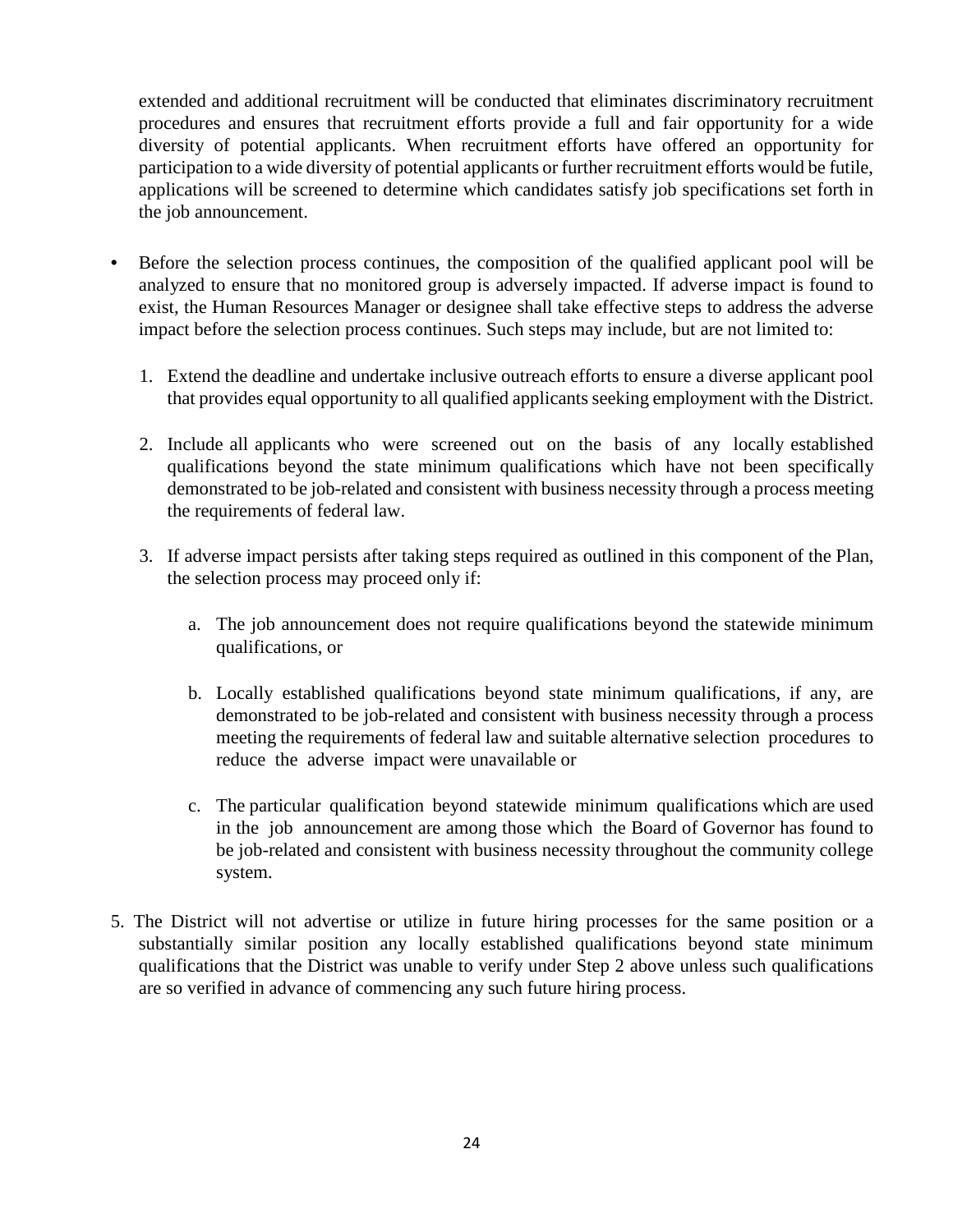#### **Underrepresented Groups**

When a group of individuals are recognized as underrepresented, pursuant to the District's EEO data analysis, the Office of Human Resources focuses it recruitment efforts by advertising in diversity focused publications targeted at reaching underrepresented groups.

Based on District-wide employee demographics illustrated below, the following groups have been identified as underrepresented based on the demographics of Alameda County:

- a. Caucasian administrators;
- b. Hispanic administrators;
- c. Native American administrators;
- d. Asian Pacific Islander administrators;
- e. Male administrators;
- f. Asian Pacific Islander faculty;
- g. Hispanic faculty;
- h. Caucasian faculty;
- i. Native American faculty;
- j. Female faculty;
- k. Asian Pacific Islander classified;
- l. Caucasian classified;
- m. Hispanic classified;
- n. Native American classified; and
- o. Female classified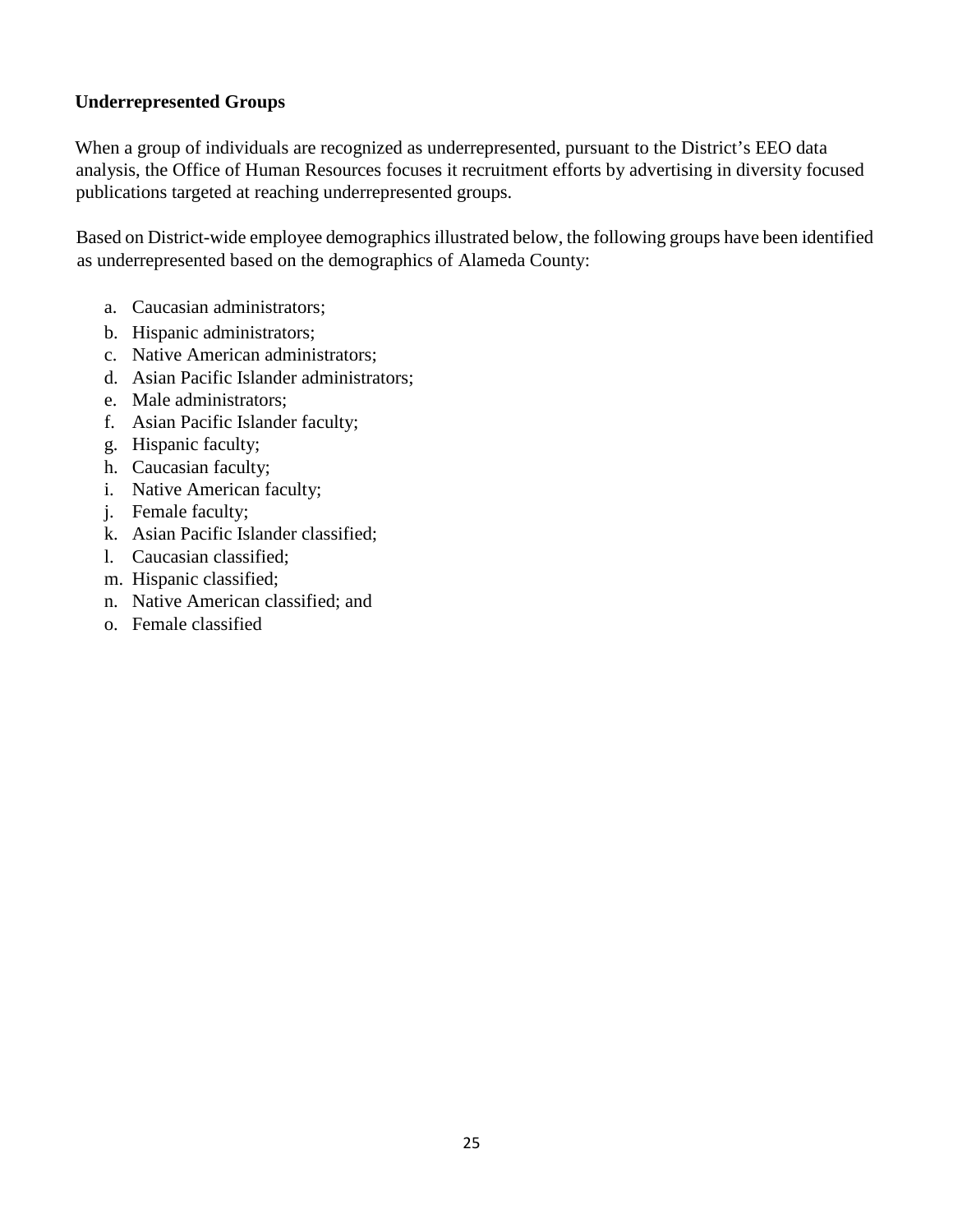| Executive/Administrative/Managerial<br><b>Peralta Administrators</b><br><b>Alameda County General Population</b><br>$\frac{0}{0}$<br>$\frac{0}{0}$<br><b>Ethnicity</b><br><b>Ethnicity</b><br><b>Asian/Pacific Islander</b><br><b>Asian/Pacific Islander</b><br>32.10%<br>25.30%<br><b>Black/African American</b><br><b>Black/African American</b><br>43.60%<br>11.30%<br>50.2%<br>19.70%<br>White<br>White |
|-------------------------------------------------------------------------------------------------------------------------------------------------------------------------------------------------------------------------------------------------------------------------------------------------------------------------------------------------------------------------------------------------------------|
|                                                                                                                                                                                                                                                                                                                                                                                                             |
|                                                                                                                                                                                                                                                                                                                                                                                                             |
|                                                                                                                                                                                                                                                                                                                                                                                                             |
|                                                                                                                                                                                                                                                                                                                                                                                                             |
|                                                                                                                                                                                                                                                                                                                                                                                                             |
|                                                                                                                                                                                                                                                                                                                                                                                                             |
|                                                                                                                                                                                                                                                                                                                                                                                                             |
|                                                                                                                                                                                                                                                                                                                                                                                                             |
| Hispanic<br>Hispanic<br>22.50%<br>10.20%                                                                                                                                                                                                                                                                                                                                                                    |
| <b>Native American</b><br><b>Native American</b><br>1.10%<br>$>1\%$                                                                                                                                                                                                                                                                                                                                         |
|                                                                                                                                                                                                                                                                                                                                                                                                             |
| <b>Alameda County General Population</b><br><b>Peralta Administrators</b>                                                                                                                                                                                                                                                                                                                                   |
| <b>Male</b><br>49.2%<br><b>Male</b><br>45%                                                                                                                                                                                                                                                                                                                                                                  |
|                                                                                                                                                                                                                                                                                                                                                                                                             |
| <b>Alameda County General Population</b><br><b>Peralta Administrators</b>                                                                                                                                                                                                                                                                                                                                   |
| <b>Female</b><br>50.8%<br><b>Female</b><br>55%                                                                                                                                                                                                                                                                                                                                                              |
|                                                                                                                                                                                                                                                                                                                                                                                                             |
| <b>Faculty/Instructional Staff</b>                                                                                                                                                                                                                                                                                                                                                                          |
| <b>Alameda County General Population</b><br><b>Peralta Faculty Employees</b>                                                                                                                                                                                                                                                                                                                                |
| <b>Ethnicity</b><br>$\frac{0}{0}$<br><b>Ethnicity</b><br>$\frac{0}{0}$                                                                                                                                                                                                                                                                                                                                      |
| <b>Asian/Pacific Islander</b><br><b>Asian/Pacific Islander</b><br>32.10%<br>17.90%                                                                                                                                                                                                                                                                                                                          |
| <b>Black/African American</b><br><b>Black/African American</b><br>11.30%<br>21.20%                                                                                                                                                                                                                                                                                                                          |
| White<br>50.2%<br>White<br>44.50%                                                                                                                                                                                                                                                                                                                                                                           |
| Hispanic<br>22.50%<br>Hispanic<br>12.40%                                                                                                                                                                                                                                                                                                                                                                    |
| <b>Native American</b><br>1.10%<br>$>1\%$<br><b>Native American</b>                                                                                                                                                                                                                                                                                                                                         |
|                                                                                                                                                                                                                                                                                                                                                                                                             |
| <b>Alameda County General Population</b><br><b>Peralta Faculty Employees</b>                                                                                                                                                                                                                                                                                                                                |
| <b>Male</b><br>52.60%<br>49.2%<br><b>Male</b>                                                                                                                                                                                                                                                                                                                                                               |
|                                                                                                                                                                                                                                                                                                                                                                                                             |
| <b>Alameda County General Population</b><br><b>Peralta Faculty Employees</b>                                                                                                                                                                                                                                                                                                                                |
| Female<br>50.8%<br><b>Female</b><br>47.30%                                                                                                                                                                                                                                                                                                                                                                  |

**Professional non-faculty, Secretarial/Clerical, Technical and Paraprofessional, Skilled Craft & Service and Maintenance**

| <b>Alameda County General Population</b> |               |  |  |  |
|------------------------------------------|---------------|--|--|--|
| <b>Ethnicity</b>                         | $\frac{1}{2}$ |  |  |  |
| Asian/Pacific Islander                   | <b>32.10%</b> |  |  |  |
| <b>Black/African American</b>            | 11.30%        |  |  |  |
| White                                    | $50.20\%$     |  |  |  |
| Hispanic                                 | 22.50%        |  |  |  |
| Native American                          | $1.10\%$      |  |  |  |

| <b>Peralta Classified Employees</b> |               |  |  |  |  |
|-------------------------------------|---------------|--|--|--|--|
| <b>Ethnicity</b>                    | $\frac{0}{0}$ |  |  |  |  |
| Asian/Pacific Islander              | 29.8%         |  |  |  |  |
| Black/African American              | 35.4%         |  |  |  |  |
| White                               | 12.6%         |  |  |  |  |
| Hispanic                            | 15.4%         |  |  |  |  |
| <b>Native American</b>              | $>1\%$        |  |  |  |  |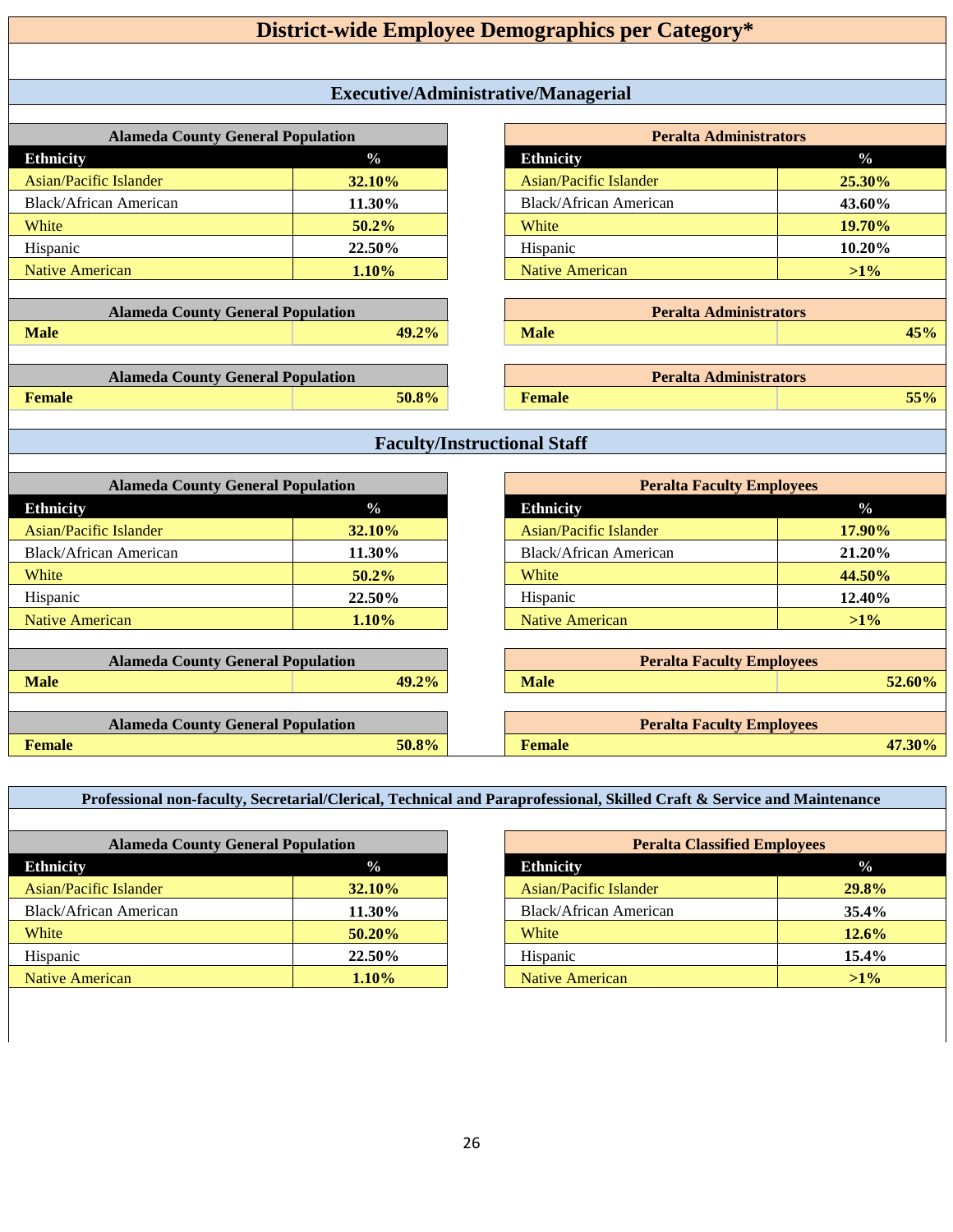| <b>Alameda County General Population</b> |          | <b>Peralta Classified Employees</b> |          |  |  |  |
|------------------------------------------|----------|-------------------------------------|----------|--|--|--|
| <b>Male</b>                              | $49.2\%$ | <b>Male</b>                         | $60.5\%$ |  |  |  |
|                                          |          |                                     |          |  |  |  |
| <b>Alameda County General Population</b> |          | <b>Peralta Classified Employees</b> |          |  |  |  |
| <b>Female</b>                            | 50.8%    | <b>Female</b>                       | 39.4%    |  |  |  |

#### **Screening/Selection Committee Procedures**

All screening or selection techniques, including the procedure for developing interview questions, and the selection process as a whole, will be:

Designed to ensure that, for all positions, meaningful consideration is given to the extent to which applicants demonstrate a sensitivity to and understanding of the diverse academic, socioeconomic, cultural, disability, and ethnic backgrounds of community college students;

Based solely on job-related criteria;

Designed to avoid an adverse impact, and monitored by means consistent with this section to detect and address adverse impact which does occur for any monitored group;

When possible, every effort will be made, within the limits allowed by federal and state law, to ensure selection/screening committees include a diverse membership, which will bring a variety of perspectives to the assessment of applicant qualifications;

Selection/screening committees will be encouraged to include members from monitored groups;

The equal employment opportunity officer or designee should approve the makeup of selection/screening committees. If the equal employment opportunity officer or designee does not approve a selection/screening committee for lack of diversity, he or she should take necessary steps to remedy the lack of diversity;

Before a person can serve on a selection/screening committee, he or she must receive equal employment opportunity and diversity training;

Interviews must include at least one question which assess the candidate's understanding of and commitment to equal employment opportunity and his or her level of cultural proficiency. Reference checks must include at least one question addressing such issues;

All screening materials must be approved for compliance with equal employment opportunity principles.

#### **Monitoring for adverse impact**

After the selection/screening committee has conducted the paper screening and prior to contacting any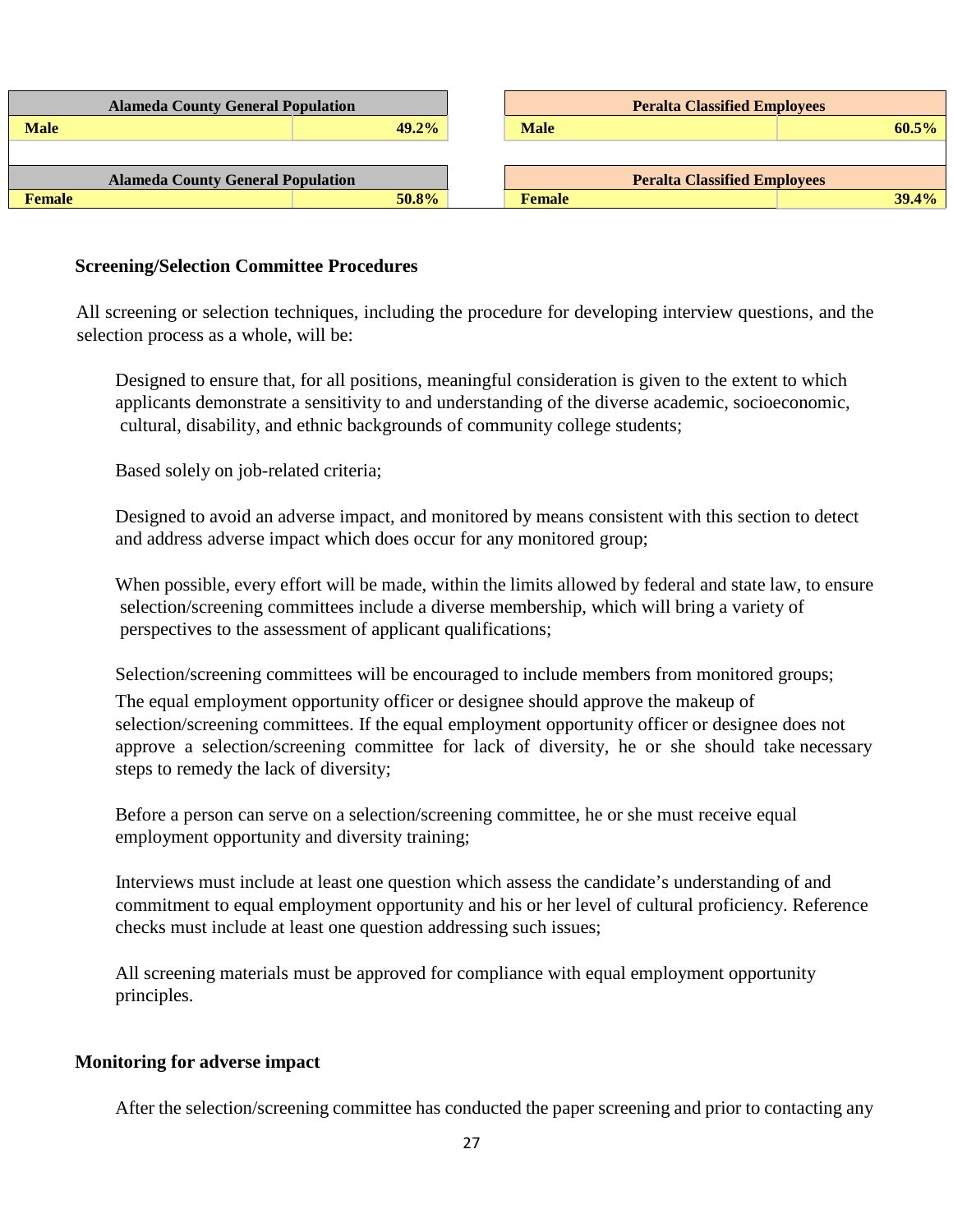of the applicants for interviews. Interviews cannot be scheduled until the applicant pool has been approved and cleared for adverse impact.

After the applicants have been interviewed and prior to forwarding finalists to the hiring administrator. Finalists cannot be forwarded for hiring consideration until the applicant pool has been approved and cleared for adverse impact.

If monitoring for adverse impact reveals that any selection technique or procedure has adversely impacted any monitored group, the Equal Employment Opportunity Officer or his/her designee may do the following:

- 1. Extend the deadline and undertake inclusive outreach efforts to ensure a diverse applicant pool that provides equal opportunity to all qualified applicants seeking employment with the District.
- 2. Suspend the selection process and take timely and effective steps to remedy the problem before the selection process resumes.
- 3. When appropriate, assist the screening committee by discussing the overall composition of the applicant pool and the screening criteria or procedures, which have produced an adverse impact, provided that confidential information about individual candidates is not disclosed.

If adverse impact results from locally established qualifications beyond state minimum qualifications that have not been verified as job-related and consistent with business necessity, the use of such locally established qualifications will be immediately discontinued and any applicants eliminated on the basis of such qualifications will be placed back in the pool and continue to be considered during the hiring process.

Where necessary, the position may be reopened at any time and a new selection process initiated in a way designed to avoid adverse impact.

The District will not designate or set aside particular positions to be filled by members of any group defined in terms of ethnic group identification, race, color, ancestry, national origin, age, sex, religion, sexual orientation, marital status, disability, or medical condition, or engage in any other practice, which would result in discriminatory or preferential treatment prohibited by state or federal law. The District will not apply the Plan in a rigid manner that has the purpose or effect of so discriminating.

The District will review all of its current and future job specifications to ensure that seniority or length of service is taken into consideration only to the extent it is job-related, is not the sole criterion, and is included in the job announcement consistent with the requirements of Plan Component 12, section 2) a) (see title 5, §§ 53022 and 53024(d)). Service will be considered job-related for purposes of taking seniority or length of service into account only if it is closely related to the actual teaching or other faculty assignment. Service in the same department will not automatically be considered closely related unless the actual assignments within the department are similar. The use of seniority or length of service will be assessed for adverse impact in each selection process where it is taken into account. If adverse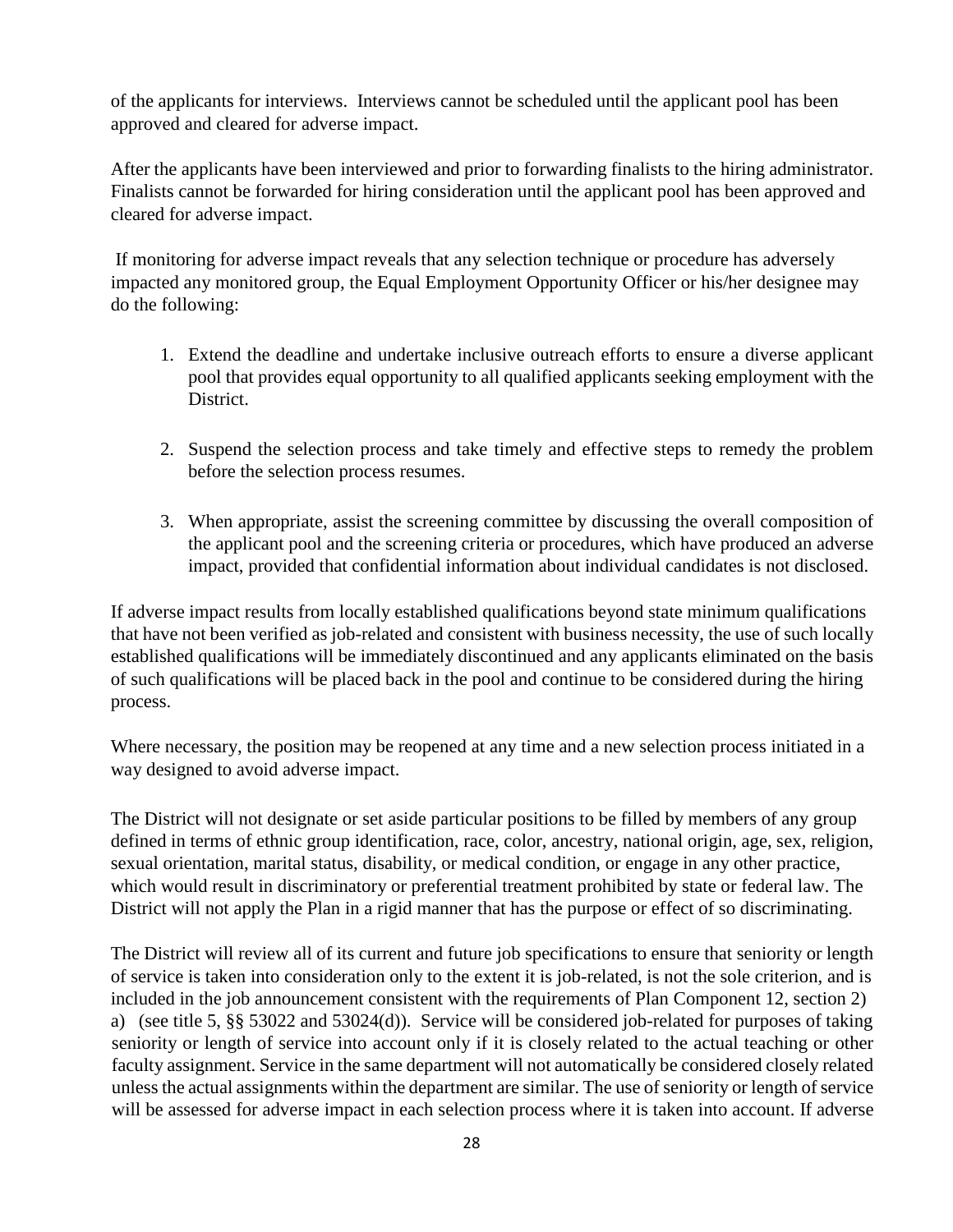impact results from the use of seniority or length of service as a job-related factor, the process will continue only if applicants who were eliminated by the use of seniority or length of service considerations are placed back in the pool and continue to be considered during the hiring process.

Selection testing for employees will follow procedures as outlined in the Equal Employment Opportunity Commission's Uniform Guidelines on Employee Selection Procedures.

The hiring manager shall make all hiring recommendations based upon careful review of the candidate or candidates recommended through the screening/selection committee. This includes the right to reject all candidates and to order further review or to reopen the position where necessary to achieve the objectives of the Plan or to ensure equal employment opportunity.

The District will review the pattern of its hiring decisions over time, and if it determines that those patterns do not meet the objectives of the Plan, the district will request the Equal Employment Opportunity Advisory Committee to recommend new methods to meet the Plan objectives, or if necessary, to modify the Plan itself to ensure equal employment opportunity.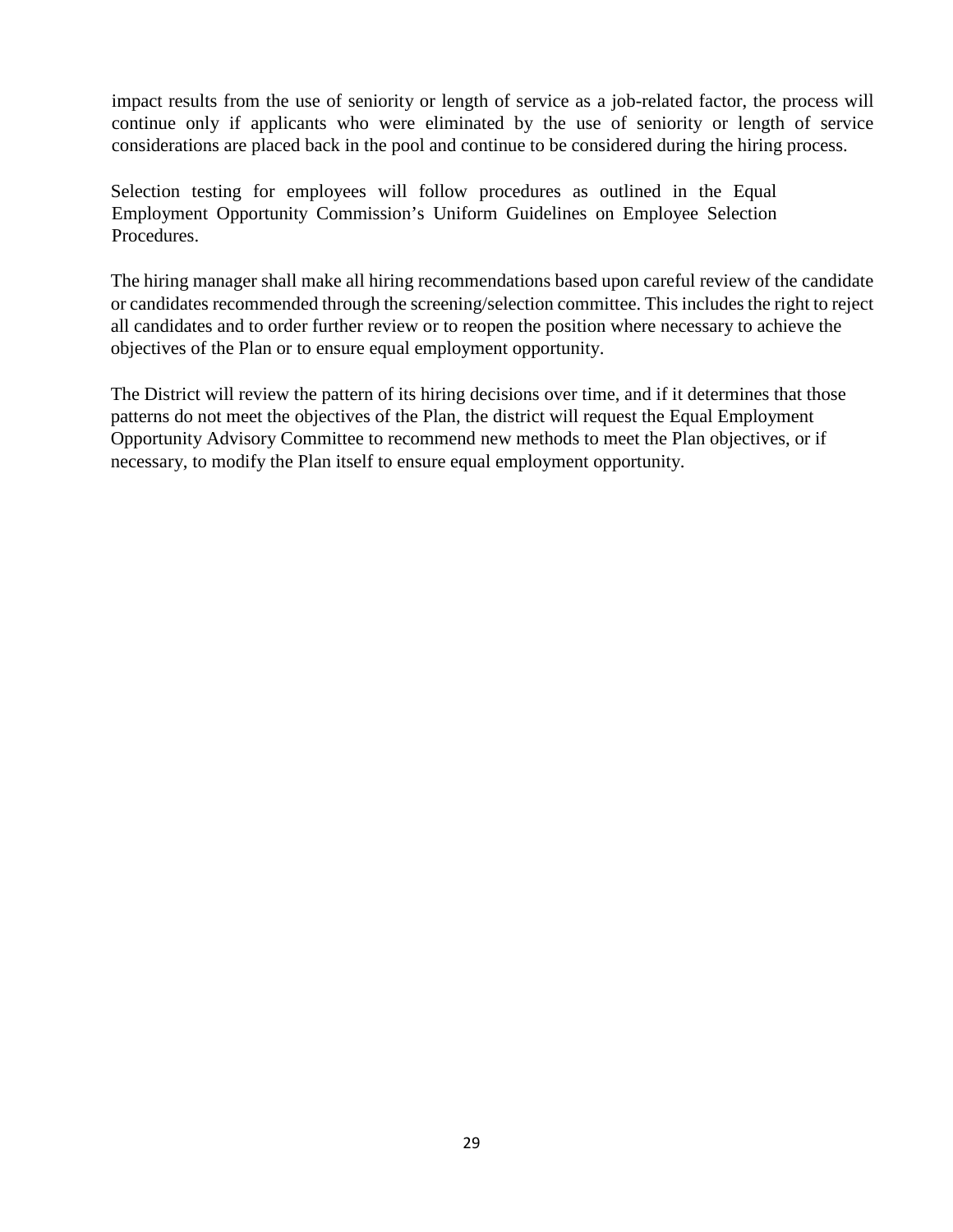# **XIII. Plan Component 13: Additional Steps to Remedy Significant Underrepresentation**

If the District determines that a particular monitored group is significantly underrepresented with respect to one or more job categories, the District will take additional steps consistent with Section 53006. At a minimum, the District will:

- 1. Review the District's recruitment procedures and identify and implement any additional measures which might reasonably be expected to attract candidates from the significantly underrepresented group;
- 2. Consider various other means of reducing the underrepresentation which do not involve taking monitored group status into account, and implement any such techniques which are determined to be feasible and potentially effective;
- 3. Determine whether the group is still significantly underrepresented in the category or categories in question after the measures described in (1) and (2) have been in place a reasonable period of time; and;
- 4. If significant underrepresentation persists, the staffing rate for the significantly underrepresented group in the specified job category or categories will be monitored on an ongoing basis until the projected representation has been achieved for that group in the category or categories in question.
- 5. If a reasonable period of time passes and significant under representation persists for a particular group in the job category in question, the District will:
	- a) Review established "required," "desired," or "preferred" qualification being used to screen applicants for positions in the job category to determine if it is job-related and consistent with business necessity through a process meeting the requirements of federal law or among those qualifications which the Board of Governors has found to be job-related and consistent with business necessity throughout the community college system.
	- b) Discontinue the use of District established qualification that is not found to satisfy the requirements set forth in paragraph (1) above; and
	- c) Continue using qualification standards meeting the requirements of paragraph (1) only where no alternative qualification standard is reasonably available which would select for the same characteristics, meet the requirements of paragraph (1) and be expected to have a less exclusionary effect.
- 6. For the purpose of this section, "a reasonable period of time" means three years, or such longer period as the CCC Chancellor may approve, upon the request of the Equal Employment Opportunity Advisory Committee and the Chancellor, where the District has not filled enough positions to appreciably affect its workforce in the job category in question.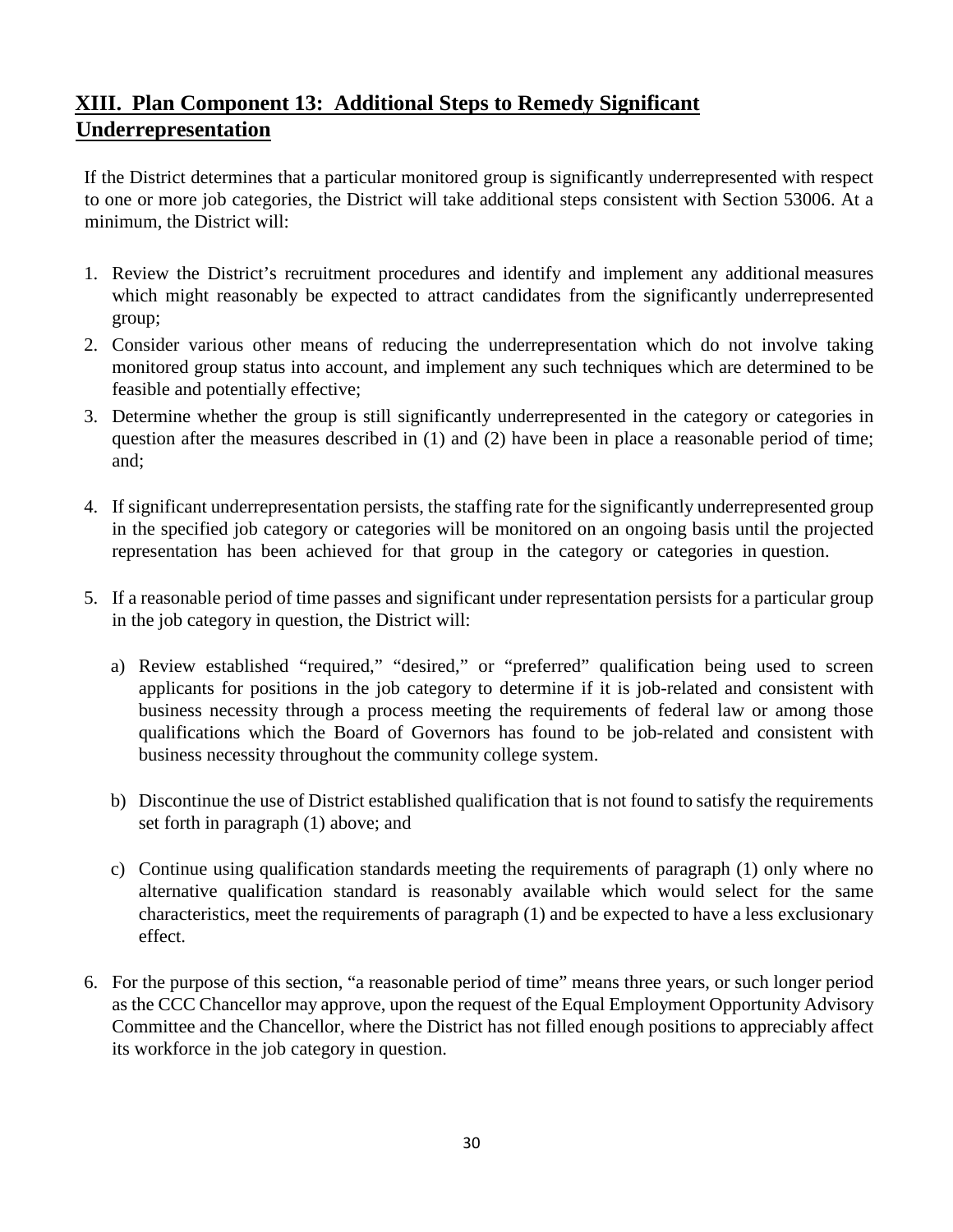7. Nothing in this section will be construed to prohibit the District from taking any other steps it concludes are necessary to ensure equal employment opportunity, provided that such actions are consistent with the requirements of federal and state constitutional and statutory nondiscrimination law.

#### **Faculty Diversity Internship Program**

Peralta Community College District is committed to being a leader in equal employment opportunity.

The Faculty Diversity Internship Program promotes understanding of, sensitivity to, and respect of the diverse academic, socioeconomic, cultural, and ethnic backgrounds of community college students, including students with disabilities.

Participants gain hands-on experience teaching in an ethnically diverse community college; share knowledge and skills in a professional setting under the supervision of an experienced faculty member; learn strategies and approaches to facilitate student learning, promote retention of students; and acquire an understanding of college governance process, including policies and procedures.

The most recent analysis of the Equal Employment Opportunity data from the Faculty Diversity Internship Program provided the following:

## **Fall 2017-Spring 2018 Faculty Diversity Internship Program Cohort:**

7 African American Females 3 African American Males 3 Asian Females 2 Asian Males 1 Male Unspecified 1 Female Unspecified 1 Caucasian Female 1 Caucasian Male 2 Hispanic Females 1 Male Hispanic 2 Males / Unspecified Race 2 Females / Unspecified Race 1 Unidentified Gender / Unidentified Race

# **Fall 2018-Spring 2019 Faculty Diversity Internship Program Cohort:**

5 African American Females 2 African American Males 2 Hispanic Females 1 Hispanic Male 3 Asian Females 3 Asian Males 18 Unidentified Gender / Unidentified Race 1 Male / Unidentified Race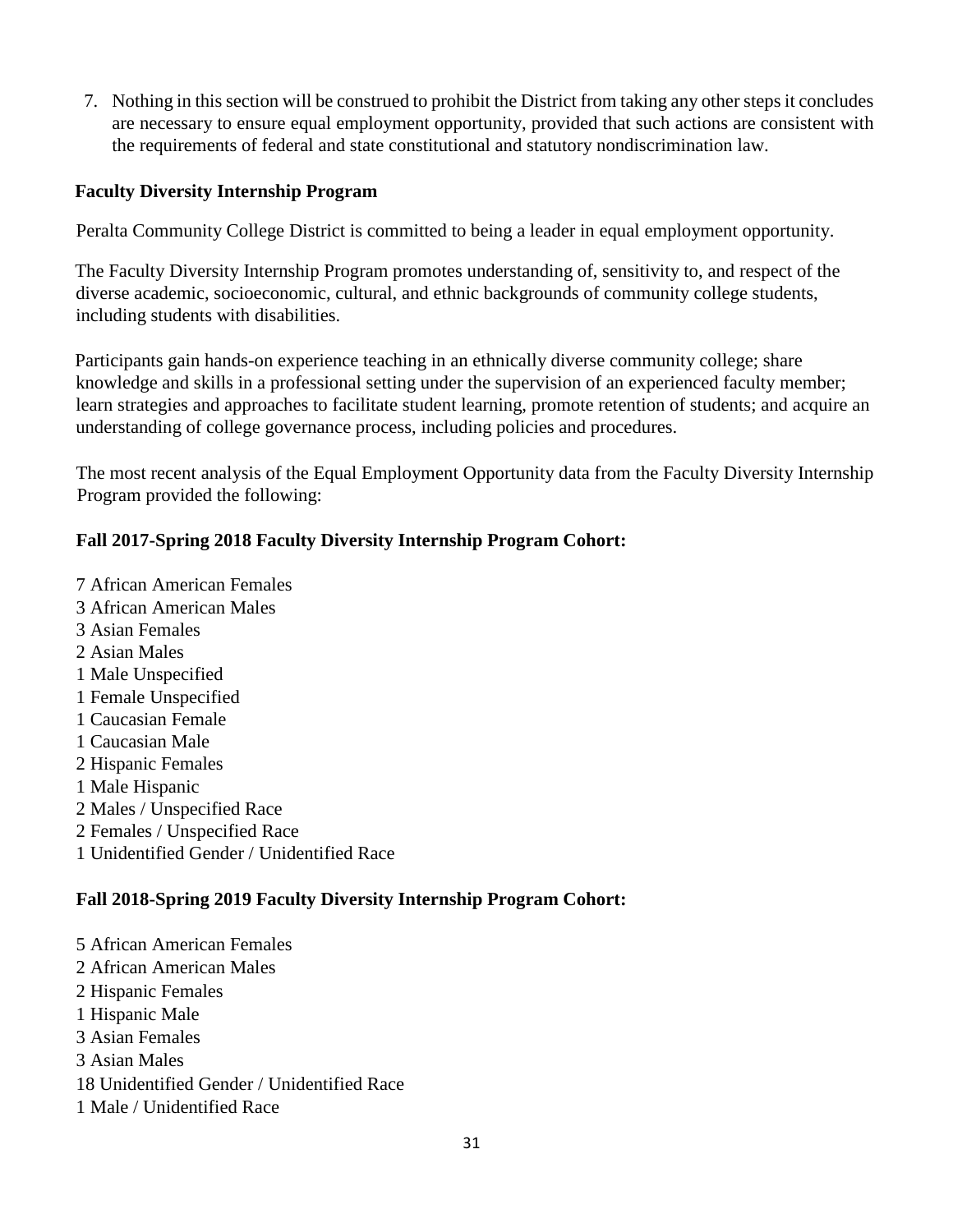1 Female / Unidentified Race

2 Caucasian Non-Hispanic Females

1 Caucasian Non-Hispanic Male

## **Faculty Demographics by College: Fulltime & Part-time**

As illustrated below in Tables 13.1-13.4, the District has made significant efforts to diversify both its parttime and fulltime faculty population.

|                   |  |                                |                  | <b>Fall 2016</b>         |                 |                 |                 |                  |                |                    |
|-------------------|--|--------------------------------|------------------|--------------------------|-----------------|-----------------|-----------------|------------------|----------------|--------------------|
|                   |  |                                | African-American | American Indian/Al Asian |                 | <b>Hispanic</b> | Multi-Ethnicity | Pacific Islander | <b>Unknown</b> | White Non-Hispanic |
|                   |  |                                | Employee Count   | Employee Count           | Employee Count  | Employee Count  | Employee Count  | Employee Count   | Employee Count | Employee Count     |
| Peralta CCD Total |  |                                | 234              |                          | 157             | 113             | 18              |                  | 69             | 490                |
|                   |  | Peralta CCD Office Total       |                  |                          |                 |                 |                 |                  |                |                    |
|                   |  | Academic, Tenured/Tenure Track |                  |                          |                 |                 |                 |                  |                |                    |
|                   |  | Academic, Temporary            |                  |                          |                 |                 |                 |                  |                |                    |
|                   |  | Alameda Total                  | 39               |                          | 33              | 22              |                 |                  | 14             | 82                 |
|                   |  | Academic, Tenured/Tenure Track | 14               |                          | 15              | 9               |                 |                  |                | 27                 |
|                   |  | Academic, Temporary            | 25               |                          | 18              | 13              | 3               |                  | 10             | 55                 |
|                   |  | Berkeley City Total            | 23               |                          | 36              | 28              | 5 <sub>1</sub>  |                  | 15             | 121                |
|                   |  | Academic, Tenured/Tenure Track | h                |                          | 10 <sup>1</sup> | 13              |                 |                  |                | 29                 |
|                   |  | Academic, Temporary            | 17               |                          | 26              | 15              |                 |                  | 10             | 92                 |
|                   |  | Laney Total                    | 82               |                          | 62              | 41              | 5               |                  | 26             | 184                |
|                   |  | Academic, Tenured/Tenure Track | 31               |                          | 22              | 16              |                 |                  |                | 69                 |
|                   |  | Academic, Temporary            | 51               |                          | 40              | 25              | 5 <sup>1</sup>  |                  | 22             | 115                |
|                   |  | Merritt Total                  | 90               |                          | 26              | 22              |                 |                  | 14             | 103                |
|                   |  | Academic, Tenured/Tenure Track | 26               |                          | $\frac{8}{3}$   | 8               | $\overline{2}$  |                  |                | 32                 |
|                   |  | Academic, Temporary            | 64               |                          | 18              | 14              | $\overline{2}$  |                  | 11             | 71                 |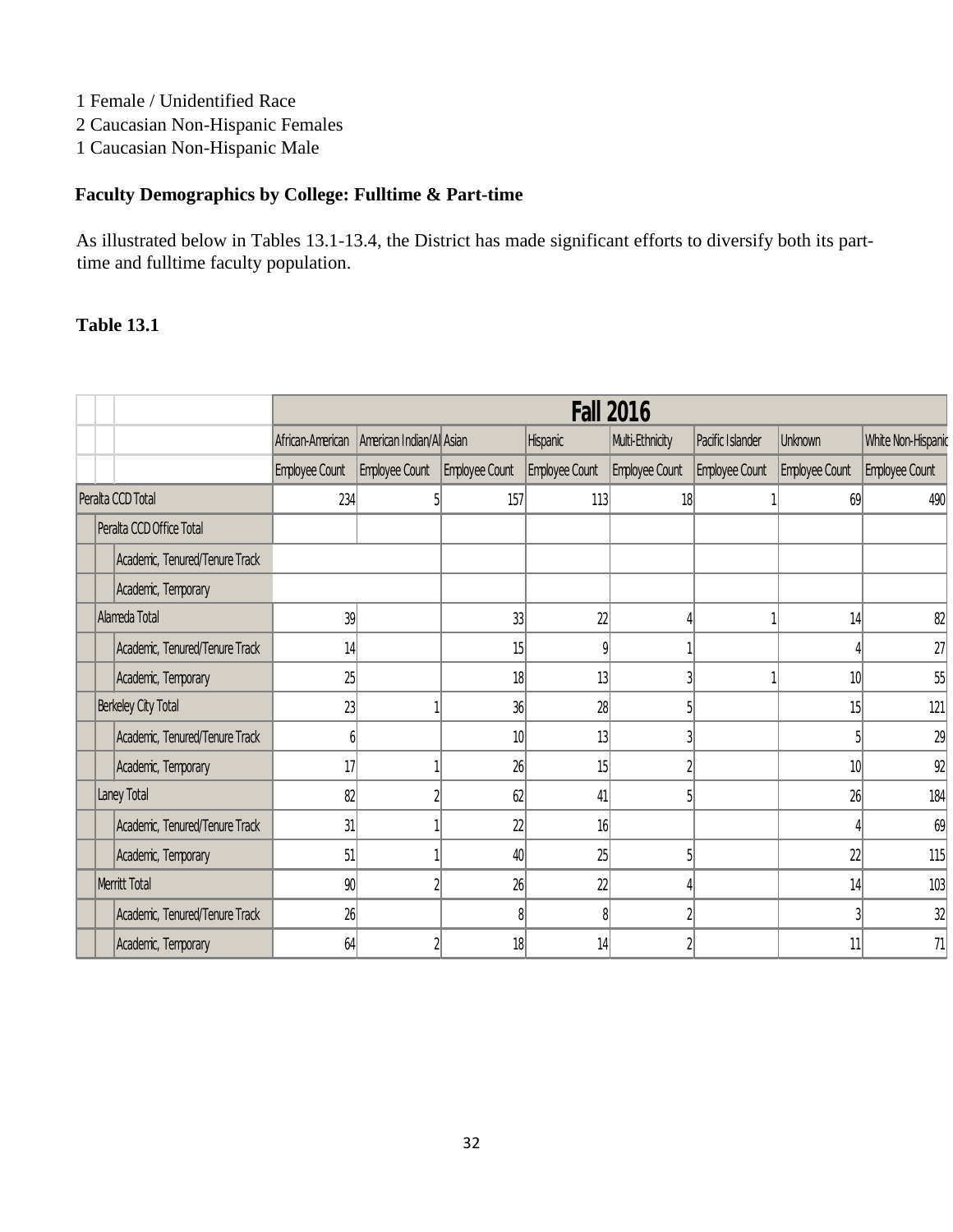|                     |  |                                |                  | <b>Fall 2017</b>         |                |                 |                 |                  |                |                    |
|---------------------|--|--------------------------------|------------------|--------------------------|----------------|-----------------|-----------------|------------------|----------------|--------------------|
|                     |  |                                | African-American | American Indian/Al Asian |                | <b>Hispanic</b> | Multi-Ethnicity | Pacific Islander | Unknown        | White Non-Hispanic |
|                     |  |                                | Employee Count   | Employee Count           | Employee Count | Employee Count  | Employee Count  | Employee Count   | Employee Count | Employee Count     |
| Peralta CCD Total   |  |                                | 224              |                          | 161            | 117             | 19              |                  | 70             | 520                |
|                     |  | Peralta CCD Office Total       |                  |                          |                |                 |                 |                  |                |                    |
|                     |  | Academic, Tenured/Tenure Track |                  |                          |                |                 |                 |                  |                |                    |
|                     |  | Academic, Temporary            |                  |                          |                |                 |                 |                  |                |                    |
|                     |  | Alameda Total                  | 36               |                          | 37             | 19              | 3               |                  | 13             | 68                 |
|                     |  | Academic, Tenured/Tenure Track | 13               |                          | 16             | 8               |                 |                  |                | 28                 |
|                     |  | Academic, Temporary            | 23               |                          | 21             | 11              |                 |                  | 10             | 40                 |
| Berkeley City Total |  |                                | 23               |                          | 36             | 26              | 5               |                  | 17             | 142                |
|                     |  | Academic, Tenured/Tenure Track | 3                |                          | 11             | 12              | 2               |                  |                | 29                 |
|                     |  | Academic, Temporary            | 20               |                          | 25             | 14              |                 |                  | 13             | 113                |
|                     |  | Laney Total                    | 80               |                          | 60             | 42              |                 |                  | 24             | 191                |
|                     |  | Academic, Tenured/Tenure Track | 29               |                          | 19             | 16              |                 |                  |                | 66                 |
|                     |  | Academic, Temporary            | 51               |                          | 41             | 26              |                 |                  | 19             | 125                |
|                     |  | Merritt Total                  | 84               |                          | 27             | 30              |                 |                  | 16             | 118                |
|                     |  | Academic, Tenured/Tenure Track | 24               |                          | 7              | β               |                 |                  |                | 31                 |
|                     |  | Academic, Temporary            | 60               |                          | 20             | 22              | 5               |                  | 13             | 87                 |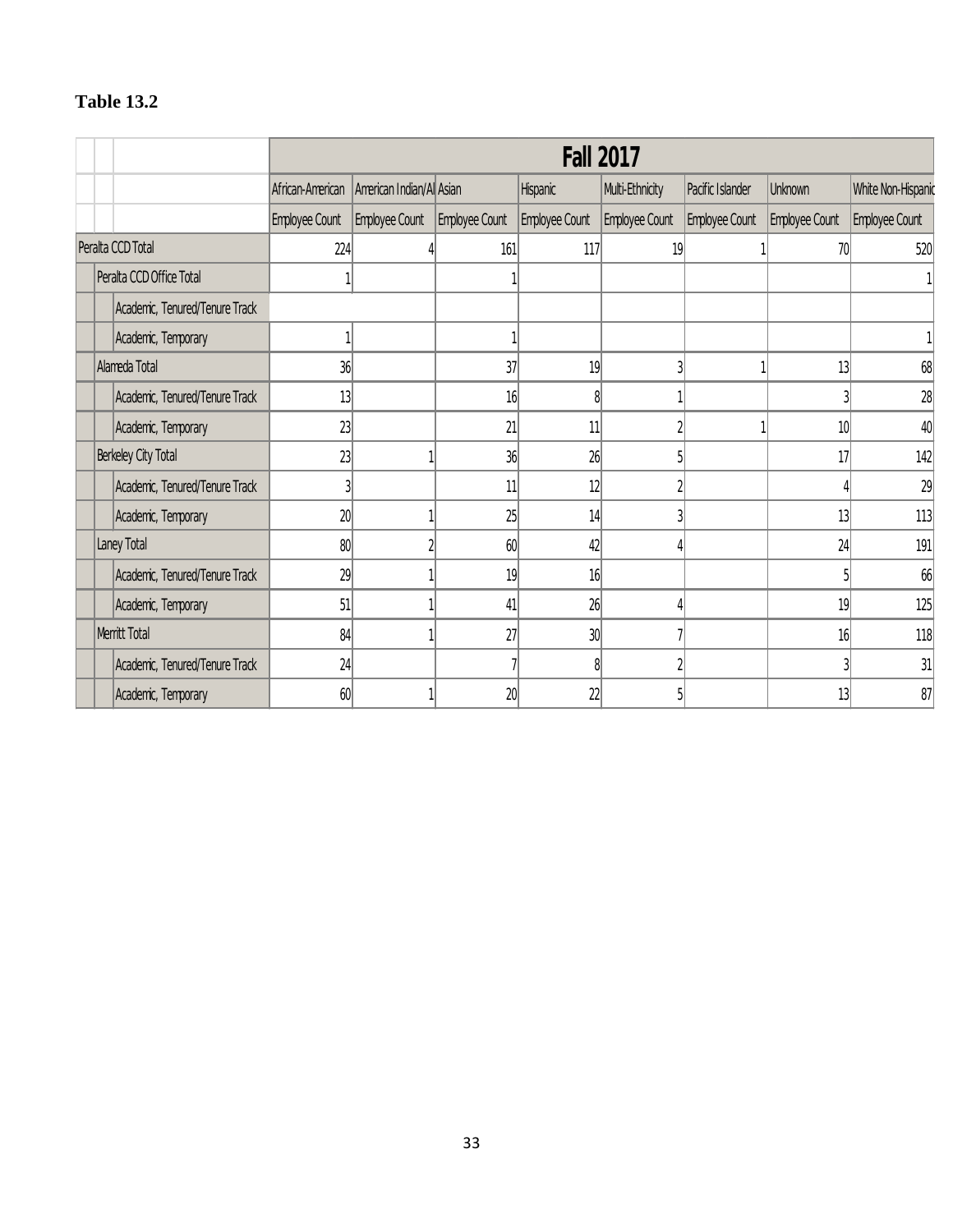|                   |  |                                |                  | <b>Fall 2018</b>         |                |                 |                 |                  |                |                    |
|-------------------|--|--------------------------------|------------------|--------------------------|----------------|-----------------|-----------------|------------------|----------------|--------------------|
|                   |  |                                | African-American | American Indian/Al Asian |                | <b>Hispanic</b> | Multi-Ethnicity | Pacific Islander | Unknown        | White Non-Hispanic |
|                   |  |                                | Employee Count   | Employee Count           | Employee Count | Employee Count  | Employee Count  | Employee Count   | Employee Count | Employee Count     |
| Peralta CCD Total |  |                                | 187              |                          | 161            | 122             | 22              | 3                | 64             | 485                |
|                   |  | Peralta CCD Office Total       |                  |                          |                |                 |                 |                  |                |                    |
|                   |  | Academic, Tenured/Tenure Track |                  |                          |                |                 |                 |                  |                |                    |
|                   |  | Academic, Temporary            |                  |                          | $\overline{2}$ |                 |                 |                  |                |                    |
|                   |  | Alameda Total                  | 30               |                          | 36             | 18              | 3               |                  | 15             | 77                 |
|                   |  | Academic, Tenured/Tenure Track | 14               |                          | 16             |                 |                 |                  |                | 29                 |
|                   |  | Academic, Temporary            | 16               |                          | 20             | 11              | $\overline{2}$  |                  | 11             | 48                 |
|                   |  | Berkeley City Total            | 15               |                          | 37             | 27              | 5               | $\overline{2}$   | 13             | 127                |
|                   |  | Academic, Tenured/Tenure Track |                  |                          | 11             | 13              | $\overline{2}$  |                  |                | 28                 |
|                   |  | Academic, Temporary            | 11               |                          | 26             | 14              | 3 <sup>1</sup>  | $\overline{2}$   | 8              | 99                 |
|                   |  | Laney Total                    | 75               |                          | 63             | 50              | 8               |                  | 24             | 167                |
|                   |  | Academic, Tenured/Tenure Track | 28               |                          | 22             | 14              |                 |                  |                | 61                 |
|                   |  | Academic, Temporary            | 47               |                          | 41             | 36              |                 |                  | 21             | 106                |
|                   |  | Merritt Total                  | 67               |                          | 23             | 27              | b               |                  | 12             | 112                |
|                   |  | Academic, Tenured/Tenure Track | 20               |                          | 5              | 8               | 3               |                  |                | 30                 |
|                   |  | Academic, Temporary            | 47               |                          | 18             | 19              | 3               |                  | n              | 82                 |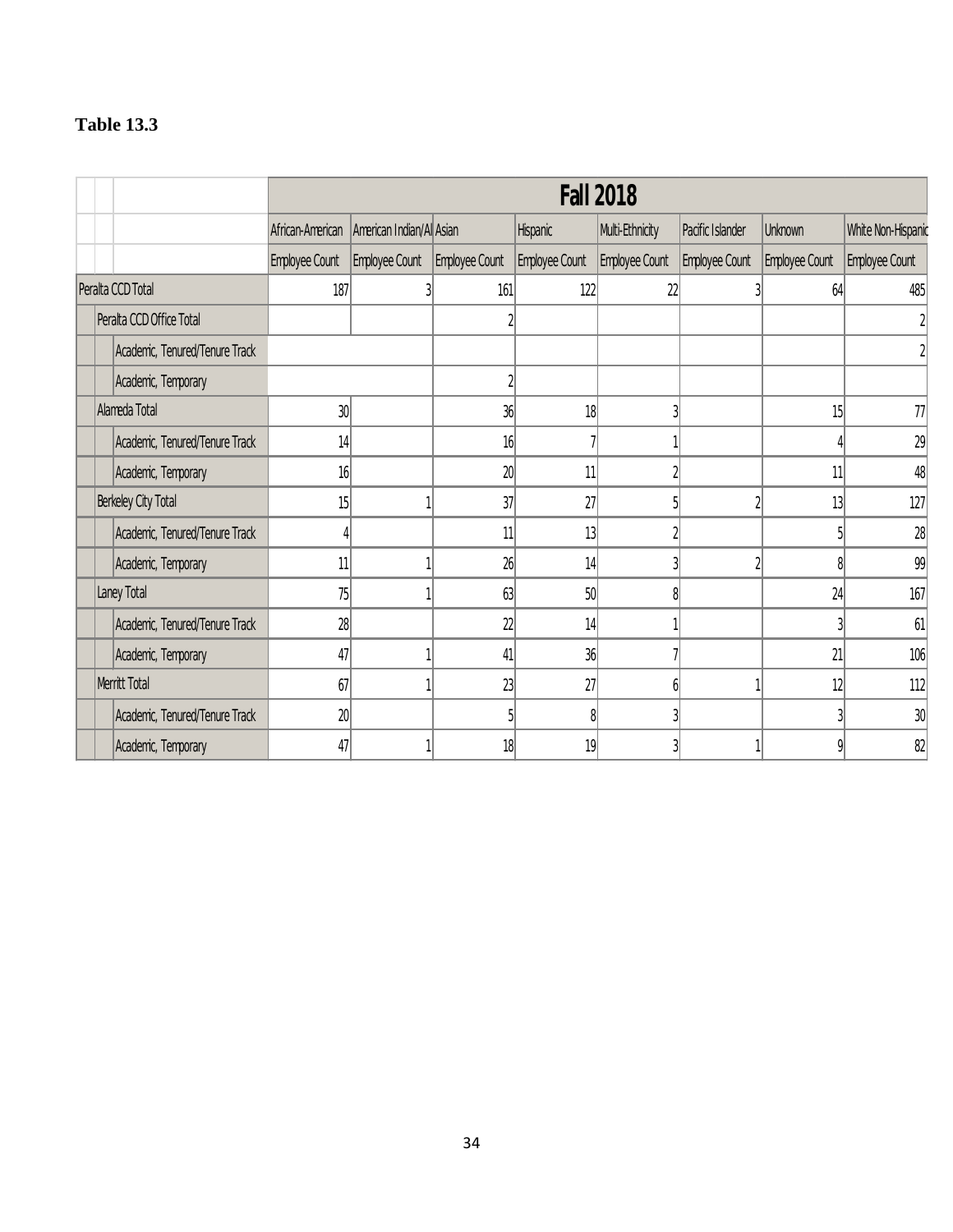|                          | <b>Fall 2016</b> |                |                | Fall 2017 Employee |                | Fall 2018 Employee |
|--------------------------|------------------|----------------|----------------|--------------------|----------------|--------------------|
|                          | Female           | Male           | Female         | Male               | Female         | Male               |
|                          | Employee Count   | Employee Count | Employee Count | Employee Count     | Employee Count | Employee Count     |
| Peralta CCD Total        | 582              | 505            | 607            | 509                | 570            | 477                |
| Peralta CCD Office Total |                  |                |                | $\overline{2}$     | $\sqrt{2}$     | $\overline{2}$     |
| Full-time Faculty        |                  |                |                |                    | $\overline{2}$ |                    |
| Part-time Faculty        |                  |                | 1              | $\overline{2}$     |                | $\overline{2}$     |
| Alameda Total            | 97               | 98             | 85             | 92                 | 87             | 92                 |
| <b>Full-time Faculty</b> | 35               | 35             | 32             | 37                 | 32             | 39                 |
| Part-time Faculty        | 62               | 63             | 53             | 55                 | 55             | 53                 |
| Berkeley City Total      | 124              | 105            | 146            | 104                | 126            | 101                |
| Full-time Faculty        | 31               | 35             | 30             | 31                 | 31             | 32                 |
| Part-time Faculty        | 93               | 70             | 116            | 73                 | 95             | 69                 |
| Laney Total              | 219              | 183            | 215            | 188                | 211            | 177                |
| Full-time Faculty        | 78               | 65             | 70             | 66                 | 69             | 60                 |
| Part-time Faculty        | 141              | 118            | 145            | 122                | 142            | 117                |
| Merritt Total            | 142              | 119            | 160            | 123                | 144            | 105                |
| Full-time Faculty        | 47               | 32             | 46             | 29                 | 41             | 28                 |
| Part-time Faculty        | 95               | 87             | 114            | 94                 | 103            | 77                 |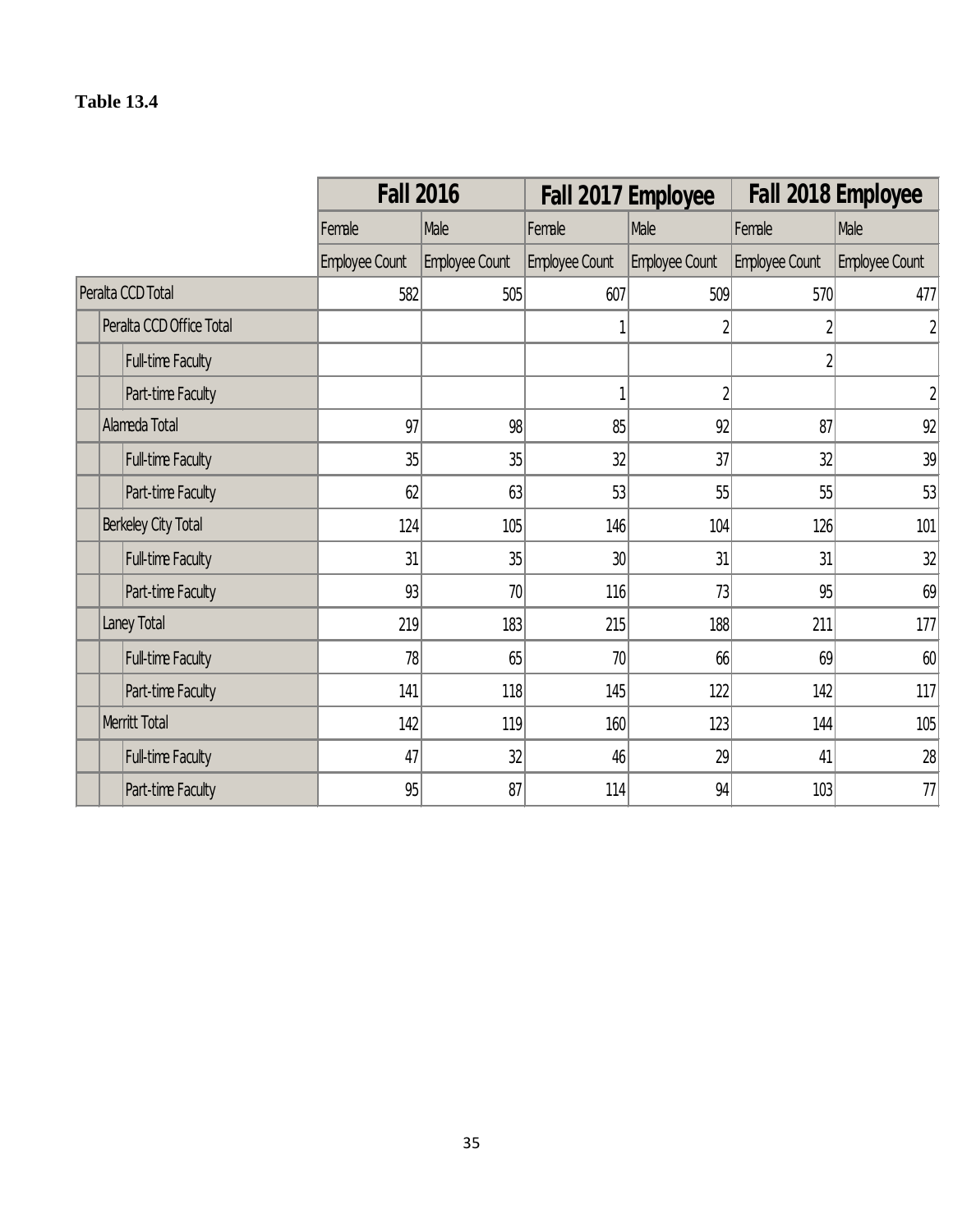# **XIV. Plan Component 14: Other Measures Necessary to Further Equal Employment Opportunity**

The District recognizes that multiple approaches are appropriate to fulfill its mission of ensuring equal employment opportunity and the creation of a diverse workforce. Equal employment opportunity means that all qualified individuals have a full and fair opportunity to compete for hiring and promotion and to enjoy the benefits of employment with the District. Equal employment opportunity should exist at all levels and in all job categories. Ensuring equal employment opportunity also involves creating an environment that fosters cooperation, acceptance, democracy, and free expression of ideas and is welcoming to men and women, persons with disabilities, and individuals from all ethnic and other groups protected from discrimination.

To that end, in addition to the steps to address underrepresentation and/or significant underrepresentation, the District will offer District-wide multicultural diversity training to compliment complement the multicultural diversity programs in existence at each campus. Offering District-wide multicultural diversity training promotes the principles of diversity and multiculturalism, thereby contributing to an effective equal opportunity program.

The District will sponsor cultural events and secure speakers to highlight diversity related issues as well as the importance and value of developing curriculum that is academically progressive and appropriately reflective of our increasingly culturally diverse society. The District will also promote learning and training opportunities to increase cultural awareness and sensitivity in relationships among colleagues and in the approach to educating and serving students. The District will also periodically evaluate the physical environment and work to maintain a District community that is responsive in meeting the needs of its diverse employee and student populations. Options to consider when implementing a campus and District Office diversity/multicultural program may include:

- 1. Commit to a formal Office of Diversity and diversity program that is part of the structure of the District and that will be adequately funded and supported by the District and campus leadership.
- 2. Include guest speakers from underrepresented groups who are in leadership positions and who may inspire students and employees alike.
- 3. Highlight the District's equal employment opportunity and diversity policies in job announcements and in its recruitment, marketing, and other publications. Include in job announcements language indicating that candidates are required to demonstrate that they can infuse diversity into their major job duties.
- 4. Conduct diversity dialogues, forums, and cross-cultural workshops.
- 5. Work with the Campus Curriculum Committee to assist in the development of a "Diversity Instructional Tool Kit" as a resource for faculty interested in infusing diversity and multiculturalism into their instruction or services to students.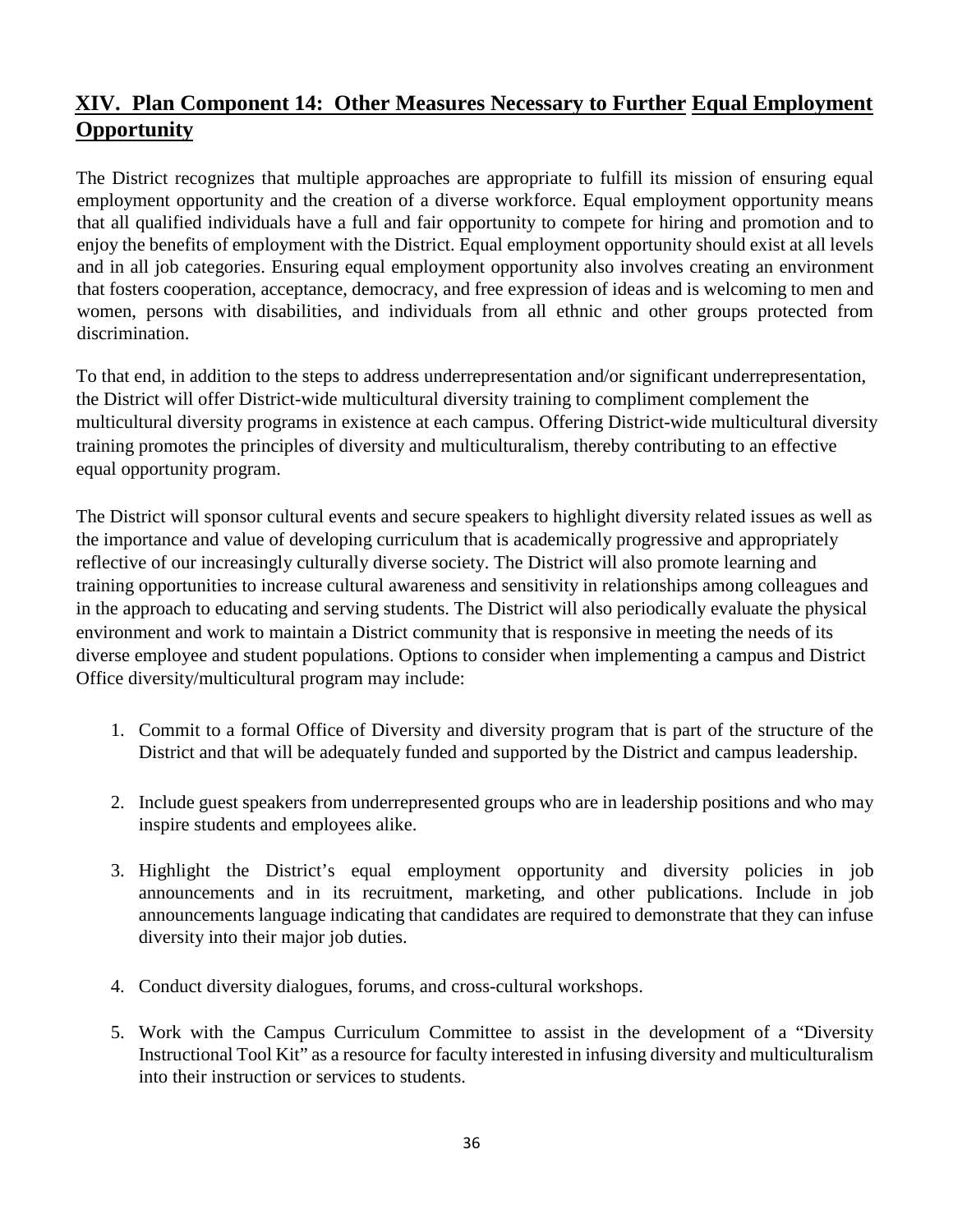- 6. Review and revise college/District publications and other marketing tools to reflect diversity in pictures, graphics, and text to project an inclusive image.
- 7. Recognize and value staff and faculty who have promoted diversity and equal employment opportunity principles by awarding a yearly diversity recognition award.
- 8. Require a series of EEO/diversity workshops at all instructional improvement days (flex week or staff development day).
- 9. Establish an "Equal Employment Opportunity and Diversity" online presence by highlighting the District's diversity and equal employment opportunity, ADA, sexual harassment and nondiscrimination policies, procedures and programs on the District's website. The website will also list contact persons for further information on all of these topics.
- 10. Promote various cultural celebrations on campus.
- 11. Recognize multilingualism and knowledge of multiculturalism as a desired, and when appropriate, required skill and qualification for community college employees.
- 12. Have a formal multicultural program on campus that is visible, valued and adequately funded.
- 13. Promote sabbaticals that will assist the District in achieving its equal employment opportunity and diversity objectives.
- 14. Have formal diversity programs on campus and at the District office that are visible, valued and adequately funded.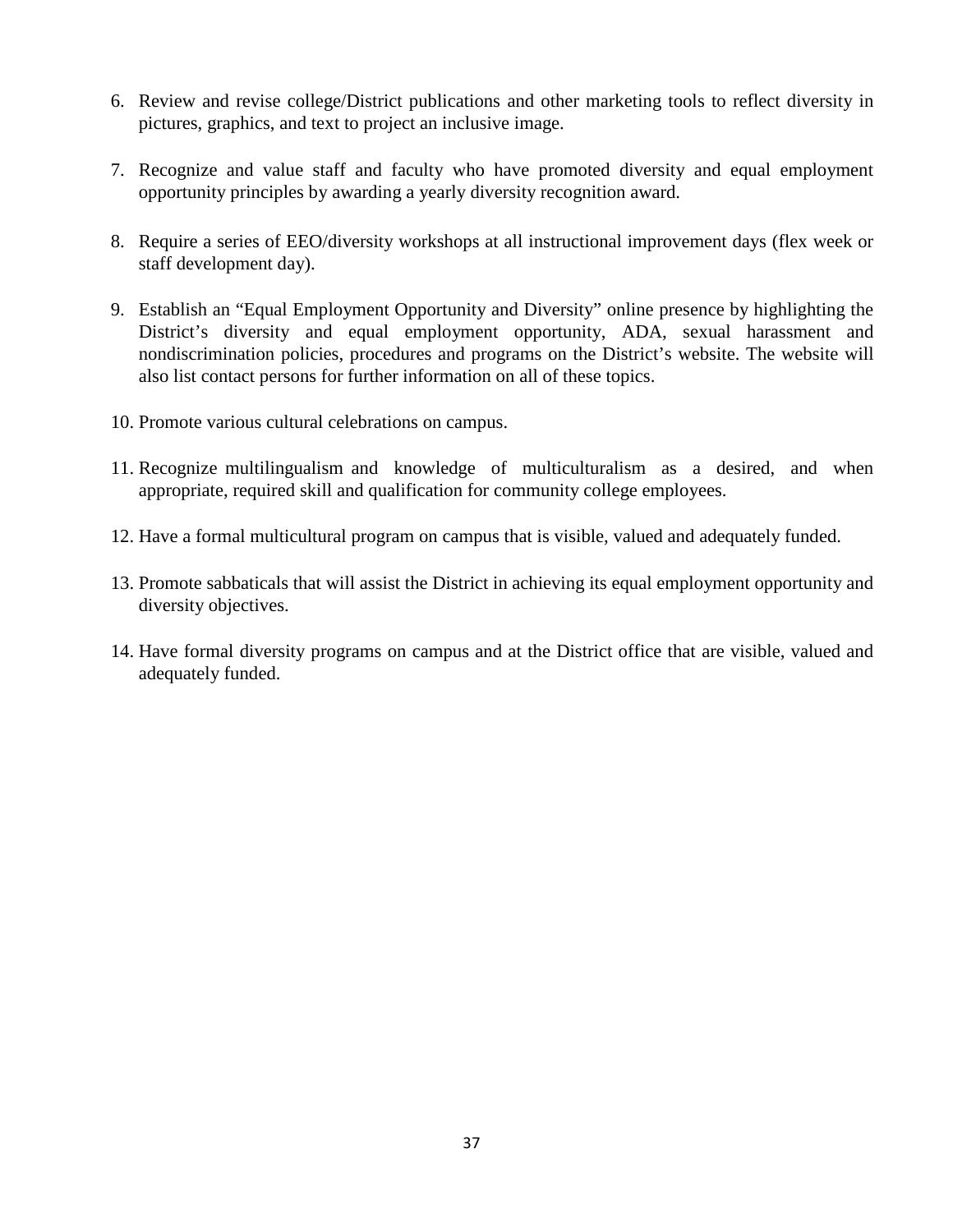# **XV. Plan Component 15: Persons with Disabilities**

See the definition of "person with a disability" in the definitions section of the Plan. A more detailed definition of physical and mental disability is found in Government Code, section 12926. California has a broader definition of disability than the ADA. California also requires accommodations to be made under circumstances where accommodations might not be necessary under federal law.

1. *Reasonable Accommodations:* Applicants and employees with disabilities shall receive reasonable accommodations consistent with the requirements of Government Code, sections 11135 et seq. and 12940(m); section 504 of the Rehabilitation Act of 1973; and the Americans with Disabilities Act. Such accommodations may include, but are not limited to, job site modifications, job restructuring, part-time work schedules, flexible scheduling, reassignment to a reasonably equivalent vacant position, adaptive equipment, and auxiliary aides such as readers, interpreters, and note-takers.

The Office of Risk Management is responsible for handling requests for accommodations from current employees. The Office of Human Resources is responsible for handling requests from applicants seeking such accommodations during the application process.

2. *Procedures When Underrepresentation is Found:* When persons with disabilities are found to be significantly underrepresented, measures required under Plan Component 13 and 14 will be implemented concurrently with the goals set forth below. The District will make every effort to achieve the hiring goals by the target dates identified below and will discontinue them when projected representation has been achieved for persons with disabilities in the category or categories in question.

Analysis will be performed as and when data and reporting guidelines are provided by the State Chancellor's Office.